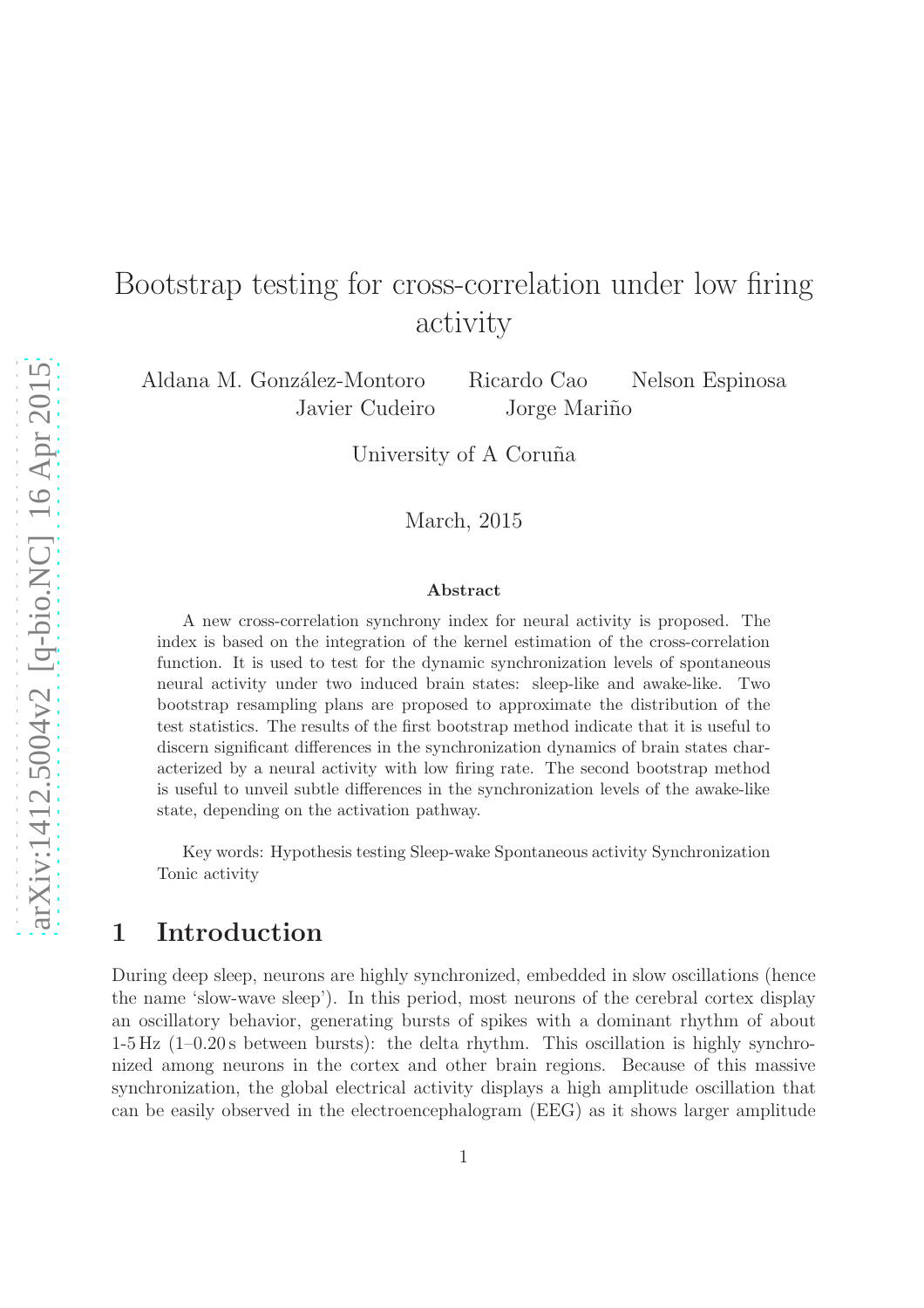and lower frequency waves than in the awake state (Steriade, McCormick and Sejnowski, 1993). Under experimental conditions this global oscillatory activity can be induced by some anesthetics, giving rise to a sleep-like activity. This allows the study of the neuronal properties of the oscillatory phenomena from an electrophysiological point of view. During the awake state such global oscillatory synchronized activity does not exist, and neuronal spikes are not organized in repetitive bursts of activity, but follow what could be seen as a more random response, generating trains of spikes with different patterns and frequencies . This mode of operation is referred to as tonic activity, in contrast to the mentioned slow oscillatory activity (of course, this tonic activity is not random, and is used to convey all kinds of information).

The transition between the sleep and awake states is modulated by the so called 'activating ascending pathways' which originate in neuronal nuclei located in the brain stem  $(bs)$  and basal forebrain  $(bf)$ . Each activating pathway uses specific neurotransmitters, delivered through specific neural routes (Steriade, 1994; Bazhenov et al., 2002). The experimental electrical stimulation of these nuclei can change the EEG pattern from the typical sleep-like pattern to the one expected in an awake individual. This happens because stimulation suppresses the slow oscillatory activity, and promotes a tonic mode of activity, thus introducing a tool to study the effects of the mechanisms that underlie the sleep-wake cycle (Hu et al., 1989; Burlet et al., 2002; Mariño and Cudeiro, 2003). To study this process under controlled laboratory conditions, animals are anesthetized and the activating nuclei manipulated by means of electrical stimulation. Some anesthetics induce a sleep-like state virtually identical to the natural one; under this condition, the electrical stimulation of either the bs or the bf promotes a change in the global brain activity and, for a period of some seconds after the stimulation (usually from 2 to  $20 \text{s}$ ), the EEG shows an awake-like pattern. Thus, it is possible to study the spontaneous synchronization dynamics during those states for the same pairs of neurons, and to look for subtle differences in the awake-like state induced by bs and  $bf$ , but this requires a synchrony measure sensitive enough to deal with low spike activity, together with powerful statistical tests.

During sleep-like oscillatory periods (either natural or induced by anesthesia) the activity is dominated by the 1–5 Hz delta rhythm, in which the firing rate is mostly reduced to brief bursts of activity. There exists also an increase in alpha activity (8–12 Hz) (Brown et al., 2010). Spontaneous activity is usually characterized by low firing activity. Under this condition, statistical analysis becomes difficult and therefore, in order to make inferences, special measures and appropriate statistical testing procedures are needed. The aforementioned experimental conditions permit the study of dynamic synchronization between pairs of neurons under two types of spontaneous activity: the anesthetic-induced sleep-like activity, and the electrically induced awake-like activity. The awake-like type of activity needs an initial electrical stimulus to be induced. Afterwards, such mode of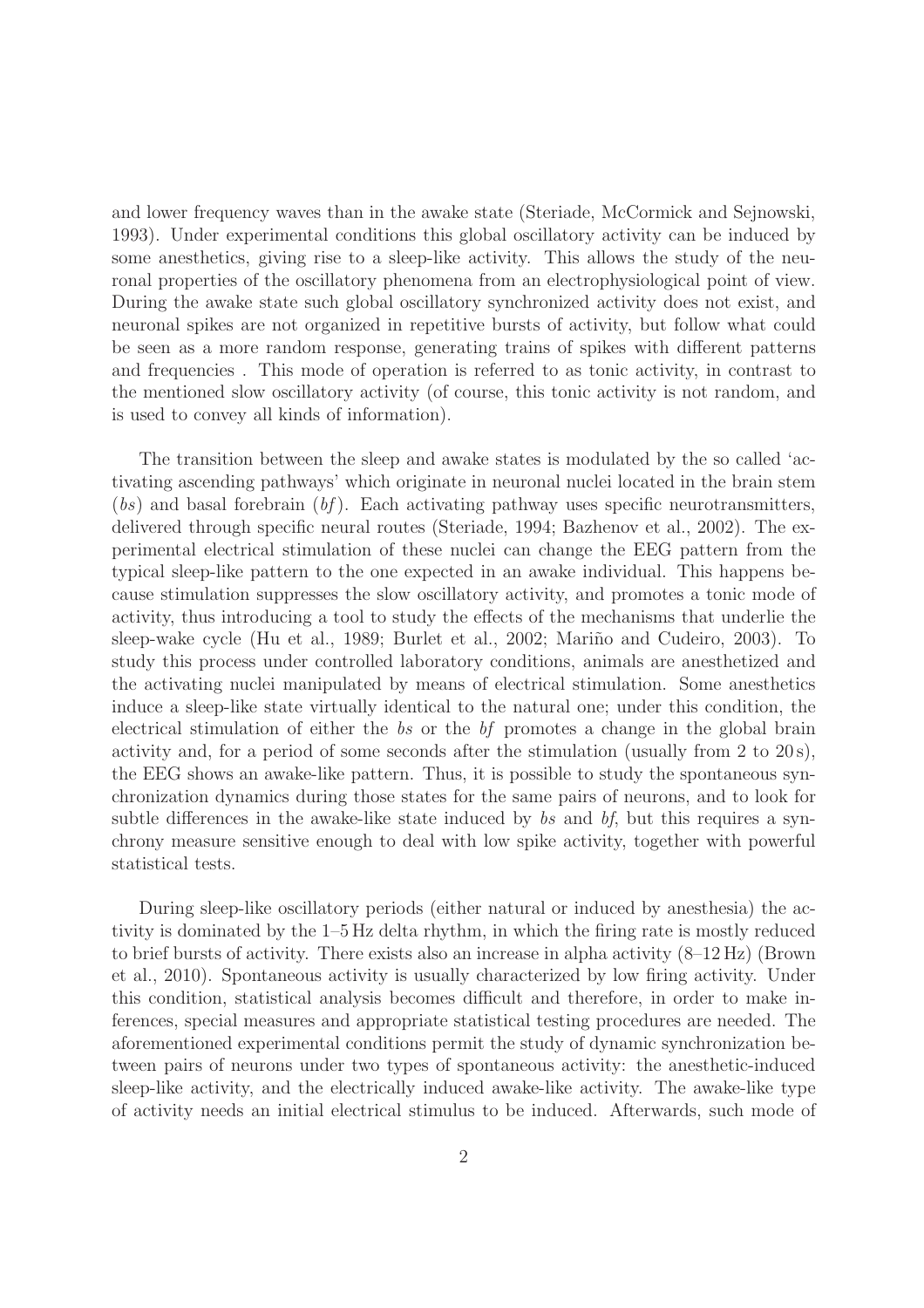activity can last for tens of seconds. Hence, we will consider both the sleep-like and the awake-like signals as periods of spontaneous activity. In any case, this is only a terminological issue that does not change at all the mathematical and statistical results and conclusions.

Cross-correlation analysis of simultaneously isolated single-neuron activities is a common procedure to study the degree of synchronization evoked under certain conditions, like sensory stimulation. Those approaches are essential to study the information coding and functional organization of the brain, but the spontaneous spike activity can also provide important clues to brain structure and function.

Correlations between spike trains of neuron pairs can modulate neuronal activity and affect how neurons encode information. Furthermore, sensory and cognitive processing relies on the concerted activity of large populations of neurons. For instance, in the visual system more information can be extracted from the activity of pairs of cells in the lateral geniculate nucleus if correlations between their spikes are taken into account (Dan et al., 1998). However correlated neural activity and the correspondent pairwise correlation vary with a number of relevant factors such the firing rate (de la Rocha et al., 2007). It is well known that correlations in pairs of neurons that fire few spikes per trial are weaker than in pairs that respond more strongly (Cohen and Kohn, 2011).

The aim of the present work is to develop statistical tools to study the synchronization strength between pairs of neurons during low firing rate conditions and, also, to discern subtle differences in synchronization during tonic activity. There exist in the literature diverse methods to measure neural synchrony. Harrison, et al. 2013 present a review on synchrony identification methods, including cross-correlation, joint peri-stimulus time histograms, trial-to-trial variability models, inhomogeneous Poisson models and generalized regression models for synchronous activity. Other include, the unitary-event analysis (Grün, 1996; Grün, Diesmann, and Aertsen, 2002a,b), the *conditional synchrony mea*sure, proposed in Faes et al., (2008), the event synchronization method, proposed in Quian Quiroga, Kreuz and Grassberg, (2002) or the cross-nearest spike interval based method proposed in González-Montoro et al.,  $(2014)$ . In this occasion, we propose a cross-correlation based method referred to as cross-correlation synchrony index (CCSI), in which the level of synchronization is measured as the area under the cross-correlation function in a neighborhood of zero with a correction for spurious coincidences. In general, synchrony measures are based in binned spike trains. When firing rates are low, bins need to be defined large enough in order to decrease the number of zeros in the sequence. This procedure derives in the loss of important information, the timing of events. The measure we use estimates the distribution of the distances between spikes of different neurons in a smooth fashion, making a more efficient use of the information. We also propose bootstrap methods for hypothesis testing. Resampling and bootstrap methodology is being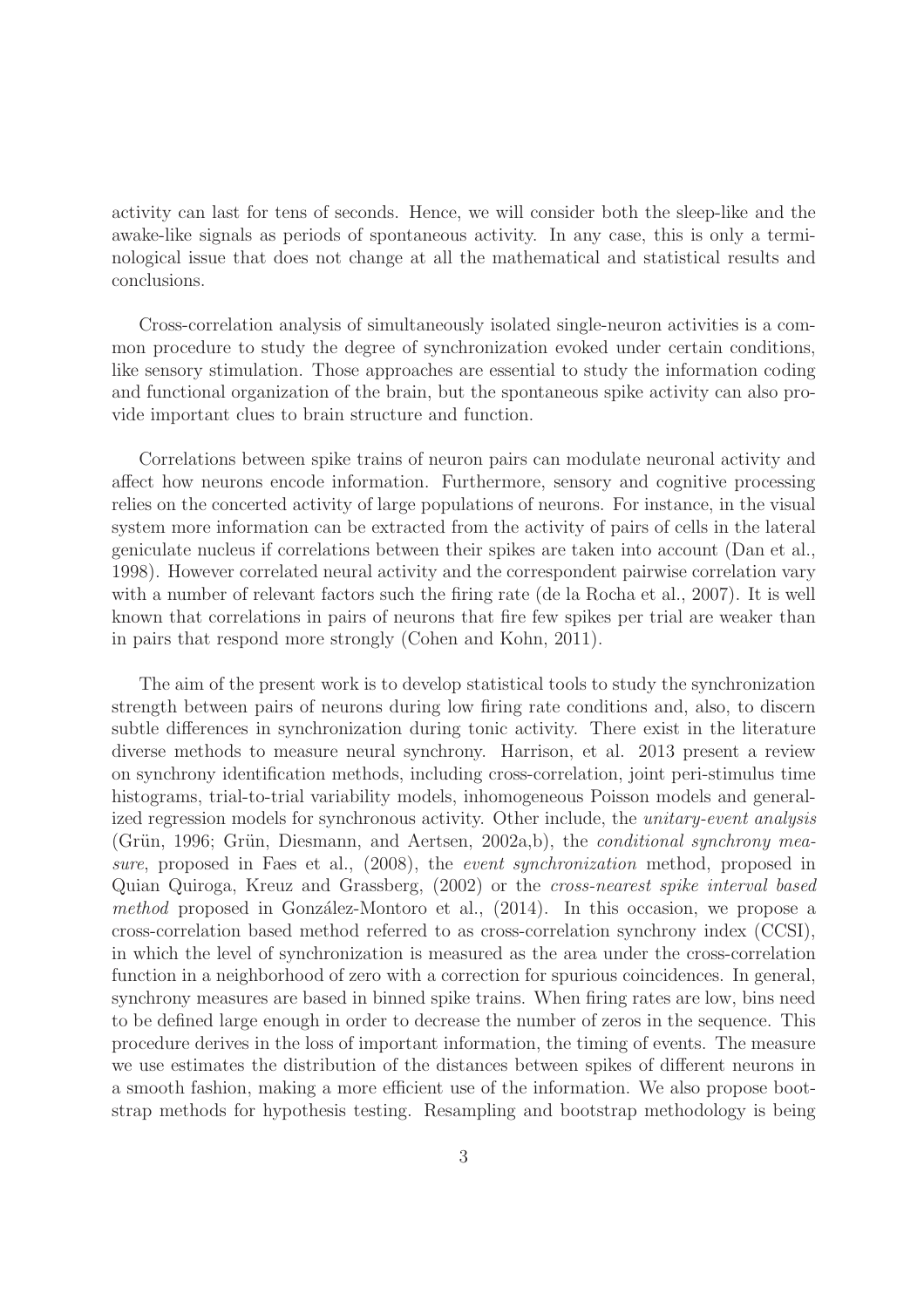widely used to assess for statistical significance of spike correlations (Grün, 2009) and to conduct hypothesis tests in neuroscience in general (Kass, Ventura, and Brown, 2005). A fundamental approach to synchrony in spike trains is the jitter method (Amarasingham et al., 2012). However, the jitter procedure, together with other resampling methodology, are thought to assess synchrony against background variability. In the present work, special resampling methods are developed in order to imitate the existing associations between spike trains and conduct the bootstrap tests and, therefore, be able to test for differences in synchrony strength.

# <span id="page-3-0"></span>2 Materials and methods

### 2.1 Surgery and recording

Experiments were carried out in adult anesthetized (isoflurane) and paralyzed (gallamine) cats. The end-tidal CO2, body temperature and heart rate were continuously monitored and maintained under stable conditions. The animals were suspended on a stereotaxic frame and four craniotomies were performed in order to insert the recording and stimulating electrodes. All the procedures were performed by the researchers of NEUROcom group and according to national and international guidelines.

Two recording methods were used: 1) in order to assess the global cortical activity, an electrocorticogram (ECoG) was obtained through a bipolar concentric electrode located in the primary somatosensory cortex; and, 2) an eight-channel multielectrode (FHC Inc.) was introduced into the primary visual cortex of the animal in order to make simultaneous extracellular recordings of several neurons. A guide-tube was used to arrange the tungsten electrodes in two rows and four columns, obtaining a grid of 8 recording points separated 200 microns and with independent vertical movement. Concurrently, two bipolar electrodes (tips separated 500 microns) were introduced for electrical stimulation at bs and bf.

Using the multielectrode we recorded spontaneous sleep-like activity of groups of neurons (1–3 units by electrode) for approximately 2 minutes. Next, bs or bf was stimulated for 2–4 s (pulse trains of 2–8 V, up to  $1.5 \text{ mA}$ , and  $50 \text{ Hz}$ ) to induce an awake-like state lasting for up to 20 s, followed by an spontaneous and slow return to the sleep-like state. The whole procedure was repeated several times for each activating pathway. In the present work each of these recordings is called a trial. The ECoG, spike waveforms and time stamps were conveniently filtered, digitized and stored for posterior analysis (Plexon Inc, Dallas, TX). Spikes were isolated using a box sorter during the experiment and re-sorted manually using the principal components of their waveforms (Offline Sorter, Plexon, Inc).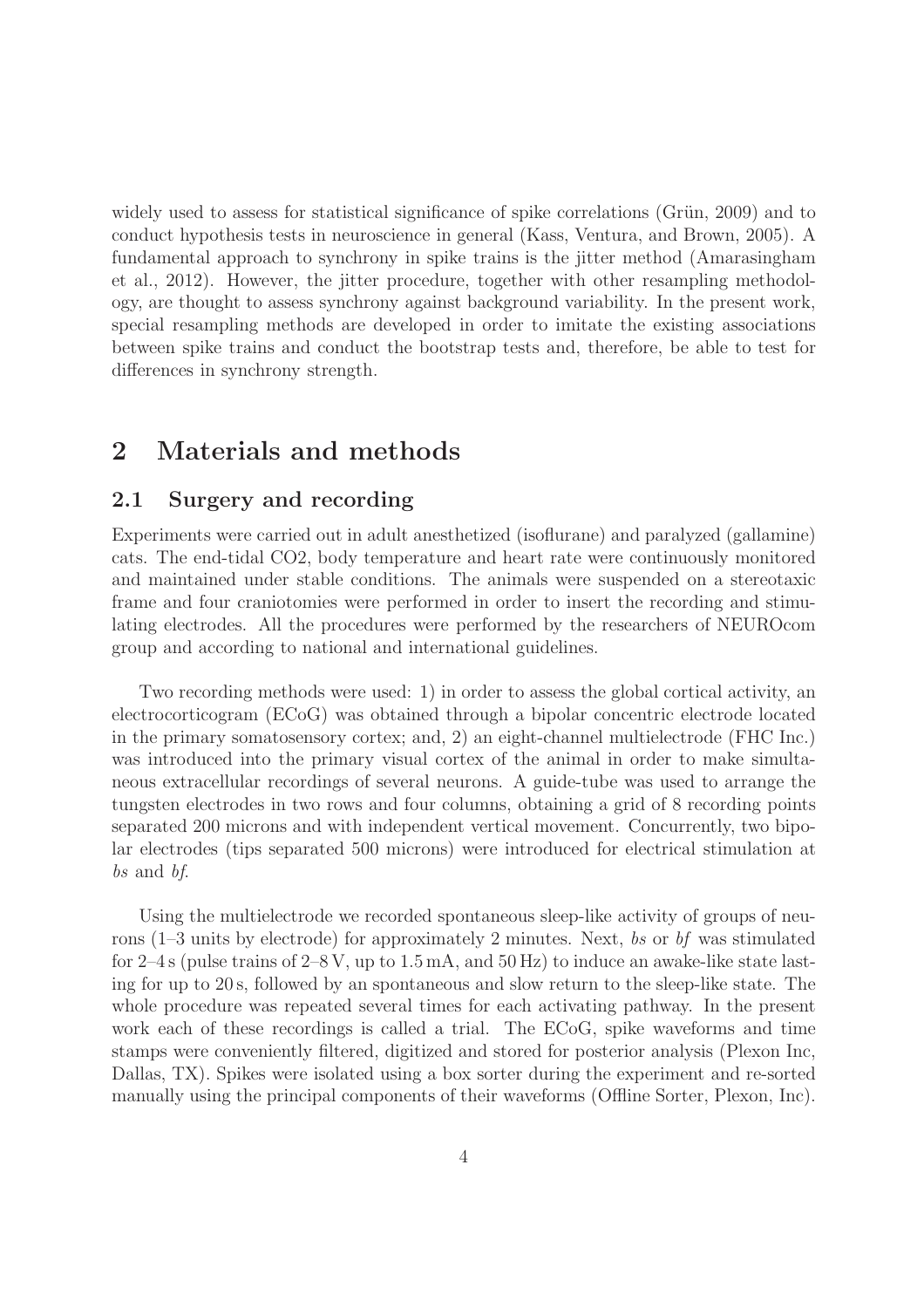Thus, to define a single unit, first and second principal components had to be (visually) well separated from the projections of all other waveforms (and noise) recorded on the same electrode.

#### 2.2 Cross-correlation synchrony index

Let us consider two simultaneous spike trains, recorded in a  $v$  seconds long time window around time t. Let us denote these spike trains by  $\mathcal{X} = \{X_i\}_{i=1}^m$ ,  $t - \frac{v}{2} < X_1 < X_2 <$  $\cdots < X_m < t + \frac{v}{2}$  $\frac{v}{2}$ , which we also call train 1, and  $\mathcal{Y} = \{Y_j\}_{j=1}^n$ ,  $t - \frac{v}{2} \leq Y_1 < Y_2 < \cdots < Y_n$  $Y_n < t + \frac{v}{2}$  $\frac{v}{2}$ , also referred to as train 2. These processes need not to be Poisson processes. The only assumption we make is that the bivariate counting process associated to the simultaneously recorded spike trains,  $\mathcal X$  and  $\mathcal Y$ , is stationary in the time period previous to the stimulus. We define  $\lambda$  as the probability that, given a spike in train  $\mathcal{X}$ , there is a synchronous spike in train  $\mathcal Y$ . By synchronous we mean that the two spikes occurred at the same time (or approximately the same time, with, at most, a difference of  $\delta$ ) due to the synchronous activity between the two neurons and not to chance. Let us analogously define  $\mu$  as the probability that, given a spike of train  $\mathcal{Y}$ , there is a synchronous spike in train  $\mathcal{X}$ . The synchrony measure we propose is the geometric mean of these two probabilities:

$$
\mathcal{T}=\sqrt{\lambda\mu}
$$

which is a joint measure of the probability of synchronous firing. Note that, overall,  $\mathcal{T}$  is a standardized measure of the joint firing rate.

### <span id="page-4-1"></span>2.3 Estimation of  $\mathcal T$

Let us denote by f the normalized cross-correlation function for lags up to  $\frac{w}{2}$  seconds. Namely,  $f$  is the density function of the distances between two spikes, one of each train, provided that that distance is smaller, in absolute value, than  $\frac{w}{2}$ . We call  $w/2$  the *cross*correlation window. To estimate  $\mathcal T$  we propose to approximate the area under f in a neighborhood of zero while taking into account the amount of that area that is due to chance. Let,

$$
A_{\delta}(\tau) = \int_{\tau-\delta}^{\tau+\delta} f(x) \mathrm{dx}
$$

and, to consider how much of  $A_{\delta}(0)$  corresponds to chance, we propose to subtract the following approximation of the average of  $A_{\delta}(\tau)$ , for  $\tau \in \left[\frac{-w}{2}\right]$  $\frac{w}{2}$ ,  $\frac{w}{2}$  $\frac{w}{2}$ , under no synchronous firing:

<span id="page-4-0"></span>
$$
\frac{1}{w} \int_{-\frac{w}{2}}^{\frac{w}{2}} A_{\delta}(y) dy = \frac{1}{w} \int_{-\frac{w}{2}}^{\frac{w}{2}} \int_{y-\delta}^{y+\delta} f(x) dx dy \approx \frac{2\delta}{w}.
$$
 (1)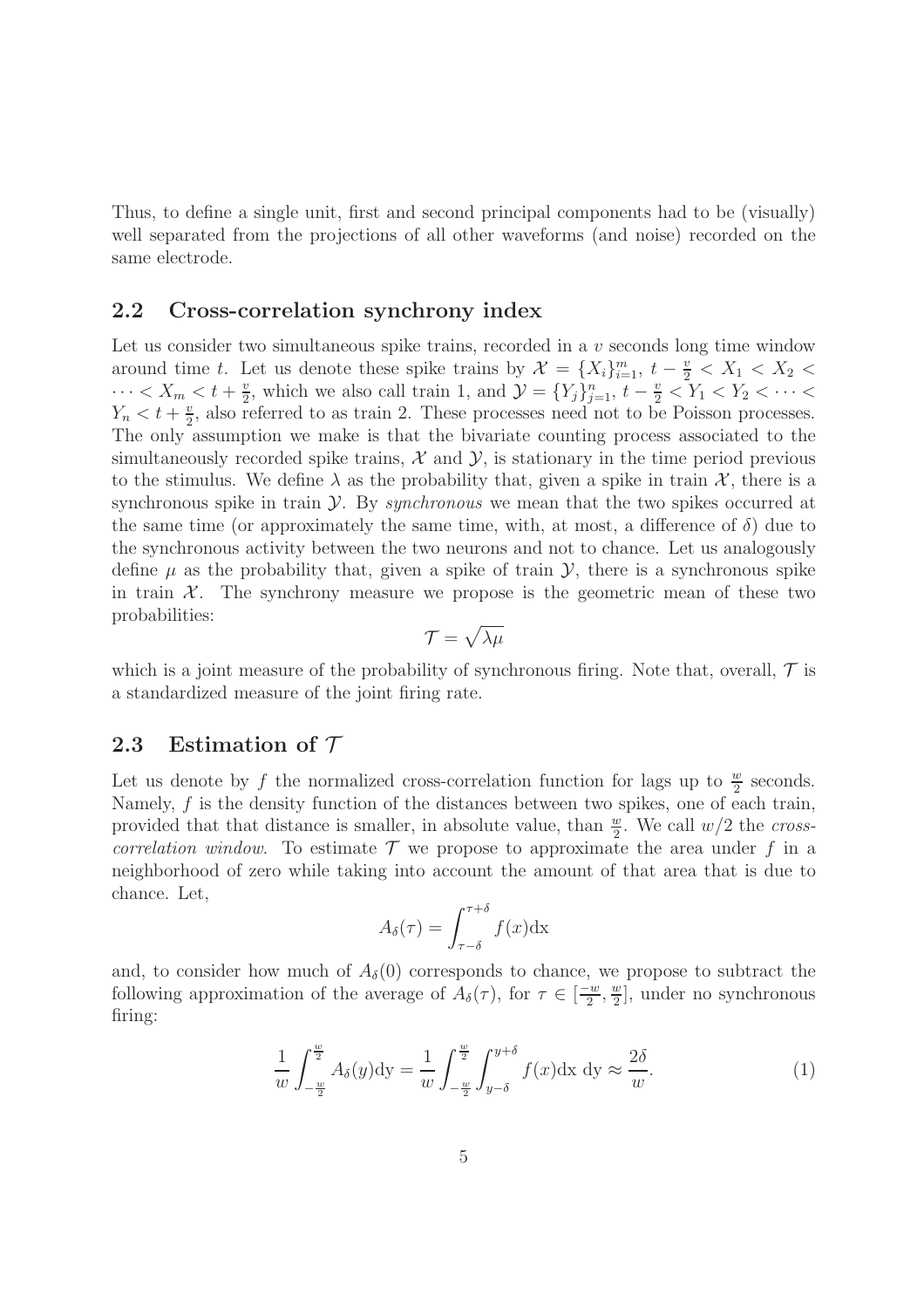The proof of [\(1\)](#page-4-0) can be found in Appendix A. Observe that both  $\delta$  and w are chosen regarding the problem and f can be easily estimated with a normalized cross-correlogram or a kernel-smoothed version of it, which we denote by f. Therefore,  $A_{\delta}$  can be estimated as the corresponding integral of  $\hat{f}$ , which we denote by  $\hat{A}_{\delta}$ . So, to begin with, we can define a synchrony measure as

$$
\tilde{A}_{\delta} = \max\left\{0, \hat{A}_{\delta}(0) - \frac{2\delta}{w}\right\}
$$

However, we aim to estimate  $\sqrt{\lambda\mu}$ . Let us study  $\tilde{A}_{\delta}$  in a little bit more detail.  $\tilde{A}_{\delta}$ describes the probability that, given two spikes, one of each spike train, they are synchronous. This last probability is actually the expected proportion of synchronous pairs of spikes among all possible pairs of spikes observed in  $(t - \frac{v}{2})$  $\frac{v}{2}, t + \frac{v}{2}$  $(\frac{v}{2})$  that are distant in less than  $\frac{w}{2}$ . Let  $D = \{d_k\}_{k=1}^N = \{X_i - Y_j : |X_i - Y_j| < \frac{w}{2}\}$  $\frac{w}{2}, i = 1, \dots, m, j = 1, \dots, n$  be the set of all possible differences between the spike times of one train and the spike times of the second one, which are, in absolute value, smaller than the cross-correlation window w  $\frac{w}{2}$ . So, as just mentioned,  $\tilde{A}_{\delta}$  estimates the expected proportion:

<span id="page-5-0"></span>
$$
\frac{\#\{d_k \in D : d_k \text{ is due to synchrony}\}}{\#D}.\tag{2}
$$

Now, for every spike of train 1, the probability of finding a synchronous spike in train 2 was defined as  $\lambda$ , therefore, the expected number of synchronous pairs is  $m\lambda$ . On the other hand, for every spike of train 2, the probability of finding a synchronous spike in train 1 was defined as  $\mu$  and, therefore, the expected number of synchronous pairs is  $n\mu$ . These two last mentioned expected values should be equal and, consequently,

$$
m\lambda = n\mu = \sqrt{m\lambda}\sqrt{n\mu} = \sqrt{mn}\sqrt{\lambda\mu} = \sqrt{mn}\mathcal{T}
$$

which is the expected value of the numerator in [\(2\)](#page-5-0).

On the other hand, the denominator in [\(2\)](#page-5-0) is the expected total amount of pairs that differ in less than  $\frac{w}{2}$ . For every spike observed in spike train 1, the expected number of spikes of train 2 that are closer than  $\frac{w}{2}$  is  $(n/v)w$  as  $(n/v)$  is the mean firing rate of train 2 in the window  $(t-\frac{v}{2})$  $\frac{v}{2}, t+\frac{v}{2}$  $\frac{v}{2}$ ). Then, in total,  $m(n/v)w$  is the expected number of pairs of spikes that differ in less than  $\frac{w}{2}$ .

Hence,  $\tilde{A}_{\delta}$  is an estimator of

$$
\frac{\sqrt{mn}\sqrt{\lambda\mu}}{m(n/v)w} = \frac{\sqrt{\lambda\mu}}{\sqrt{nm}(w/v)}.
$$

This last expression suggest the definition of the estimator  $\widehat{\mathcal{T}}_{\delta}$  of  $\mathcal{T}$ , at time t, as some corrected version of  $\tilde{A}_{\delta}$ , that we will refer to as the cross-correlation synchrony index (CCSI):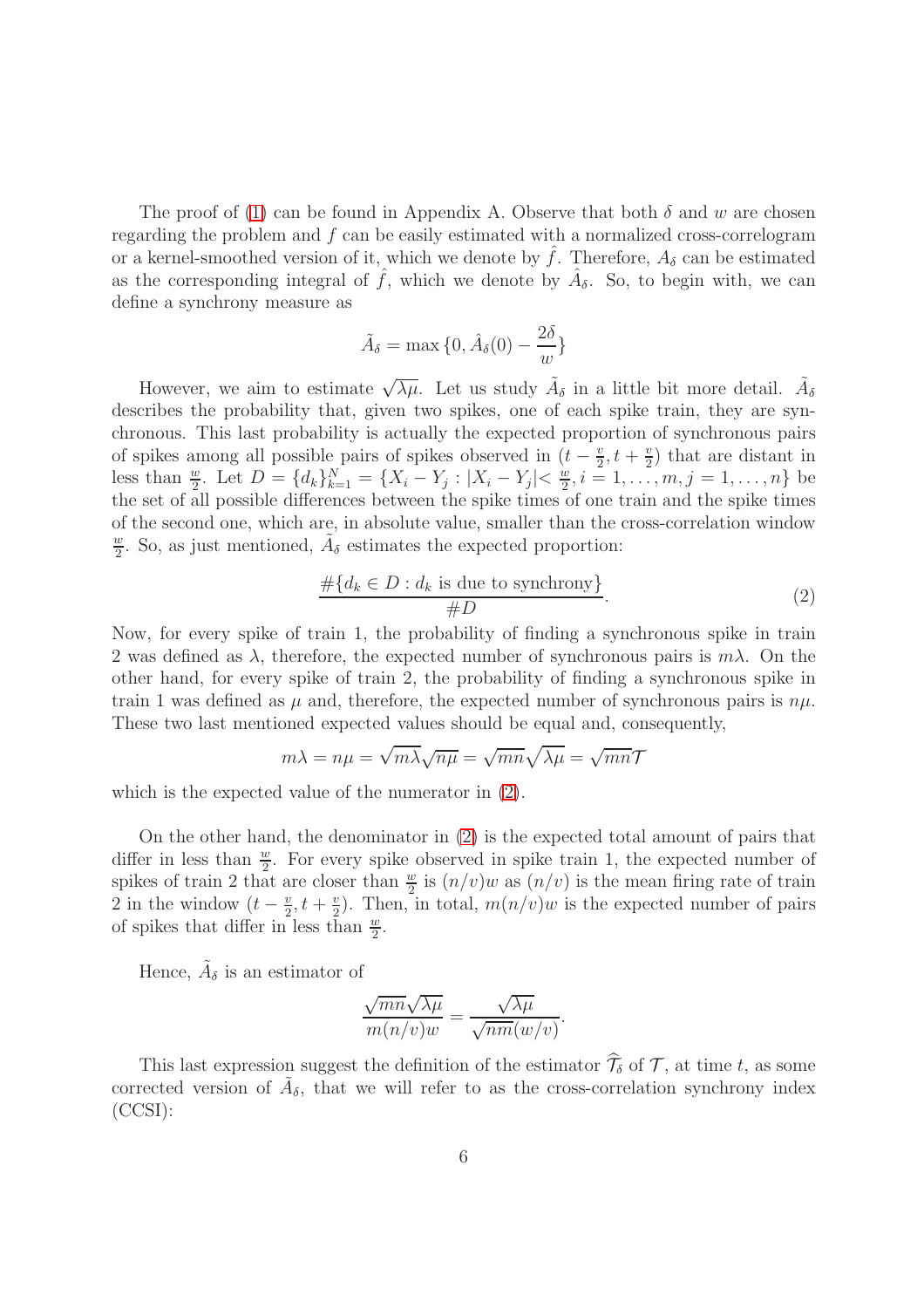$$
\widetilde{\mathcal{T}}_{\delta} = \widetilde{A}_{\delta} \sqrt{nm}(w/v) \tag{3}
$$

As already stated, we are interested in the time evolution of synchrony during the spontaneous sleep-like oscillatory activity and also during the awake-like tonic activity induced after electrical stimulation. Therefore, in order to estimate time-varying synchrony we use moving windows of size v and estimate  $\mathcal T$  in each window, obtaining  $\mathcal T_{\delta}(t)$ .

# <span id="page-6-1"></span>2.4 Nonparametric smoothing of  $\widetilde{\mathcal{T}}_{\delta}$

The number of spikes at each time window,  $V_t$ , is very variable and when this number is small  $\mathcal{T}_{\delta}(t)$  becomes less reliable. To make the CCSI more robust, in order to be able to highlight characteristics of these curves and find patterns due to experimental conditions, we use a kernel smoother of the form:

$$
\widehat{\mathcal{T}}_{\delta}(t) = \sum_{j=1}^{M} \Psi_j(t) \widetilde{\mathcal{T}}_{\delta}(t)
$$

for some weight functions  $\Psi_j$ . The most common kernel estimator is the Nadaraya-Watson estimator (Nadaraya, 1964; Watson, 1964), which is constructed using the weights

$$
\Psi_j(t) = \frac{K_h(t_j - t)}{\sum_r K_h(t_r - t)}
$$

with  $K_h(u) = \frac{1}{h} K(\frac{u}{h})$  $\frac{u}{h}$ ) and K a suitable kernel function. For our data, we used the uniform kernel function  $K(u) = 0.5$  if  $|u| < 1$  and 0 otherwise and the smoothing parameter  $h = 5$ .

#### <span id="page-6-0"></span>2.5 Testing for Synchrony Differences

To check whether there are differences between the CCSI during the awake-like period and the CCSI during sleep-like spontaneous activity, a hypothesis test is implemented. As a result of the assumption that the bivariate process is stationary before the stimulus onset, the synchrony is constant during that time period, i.e.,  $\mathcal{T}(t) = \mathcal{T}_0$  for every  $t \in [0, t_{st})$ , where  $t_{st}$  denotes the time point where stimulation was applied. However, the synchrony needs not to be constant after the appearance of the stimulus. Therefore, we aim to test whether the synchrony at two given points,  $t_0 \in [0, t_{st})$  and  $t_1 \in (t_{st}, T]$ , is equal, or, equivalently, whether at time  $t_1 \in (t_{st}, T]$  (awake-like activity, after the stimulus) the synchrony index has recovered its stationary sleep-like value. In this context, the null  $(H_0)$  and alternative  $(H_1)$  hypotheses can be stated as follows. For some fixed  $t \in (t_{st}, T]$ :

$$
H_0: \mathcal{T}(t) = \mathcal{T}_0
$$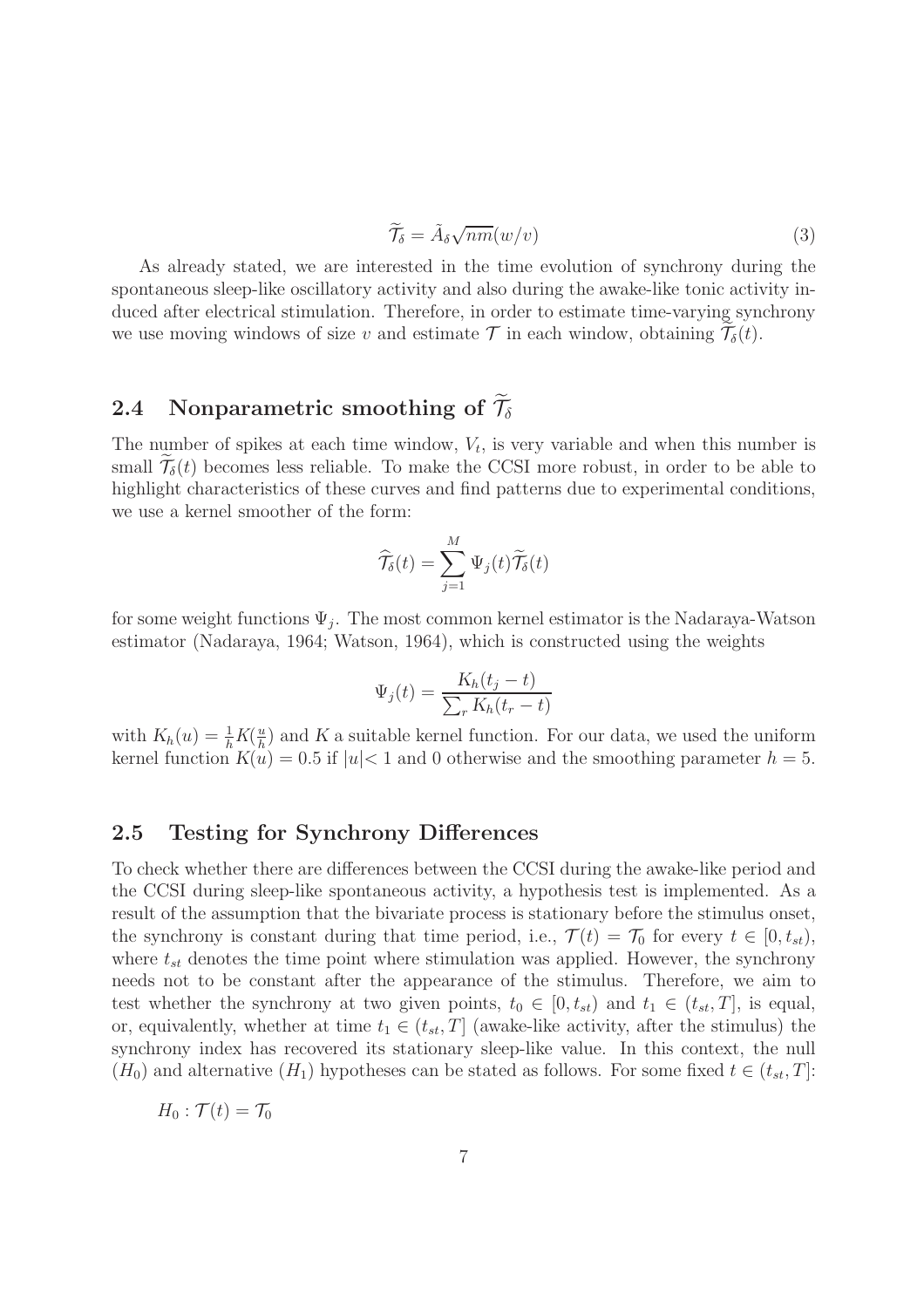$H_1 : \mathcal{T}(t) < \mathcal{T}_0.$ 

The stationarity of the bivariate counting process in  $[0, t_{st}]$  implies that the sampling distribution (before the stimulus) of the joint trains  $(\mathcal{X}, \mathcal{Y})$  does not depend on t. As a consequence,  $\mathcal{T}(t)$ , and the sampling distribution of  $\hat{\mathcal{T}}_{\delta}(t)$  do not depend on t in the period previous to the stimulus. An important issue is, therefore, to approximate the probability distribution of the test statistic  $\mathcal{T}_{\delta}(t)$  under the null hypothesis. We propose an extension of the stationary bootstrap (Politis and Romano, 1994) to imitate the synchronous activity in the sleep-like time interval. Politis and Romano's stationary bootstrap is a resampling mechanism that mimics the underlying distribution of the stochastic process and also preserves stationarity. These two properties are preserved by our extension to a bivariate setting. Since, stationarity implies constant synchrony, using the stationary bootstrap guarantees that the resampling distribution of  $\widehat{\mathcal{T}}^*_{\delta}(t)$ , mimics the sampling distribution of  $\widehat{\mathcal{T}}_{\delta}(t)$  under the null hypothesis, this is  $\mathcal{T}(t) = \mathcal{T}_0$ . The proposed procedure produces two synchronous bootstrap spike trains, which are then used to calculate bootstrap versions of  $\widehat{\mathcal{T}}_{\delta}(t)$  under  $H_0$ . The procedure can be described as follows:

- 1. Merge the two trains into one but take note of which spike belonged to which original train, this is, label them.
- 2. Compute the Inter Spike Intervals (ISI) of this joint train. Let us call this sequence of values S.
- 3. Build  $S<sup>1</sup>$  and  $S<sup>2</sup>$  the sets of ISI that start in a spike of neuron 1 and 2 respectively.
- 4. Choose at random one ISI from S.
- 5. Choose the following value in S with probability  $1 p_{boot}$ . With probability  $p_{boot}$ choose an ISI from the corresponding  $S^i$ . This is, if the last spike came from spike train 1 then the next ISI needs to be chosen from  $S<sup>1</sup>$  and from  $S<sup>2</sup>$  in the other case.
- 6. Repeat Step 5 until obtaining enough resamples time to imitate the true sampling time.
- 7. Use the labels on the ISI to separate the obtained train into two bootstrap trains.
- 8. Compute the CCSI for the bootstrap pair of spike trains.
- 9. Repeat Steps 4–8 B times to obtain B bootstrap replicates of the CCSI.

This algorithm simulates the joint distribution of the bivariate counting process under the null hypothesis and therefore reproduces the distribution of  $\mathcal{T}_{\delta}(t)$  under the null. To facilitate the reading we delay a more technical description of the algorithm to Appendix B.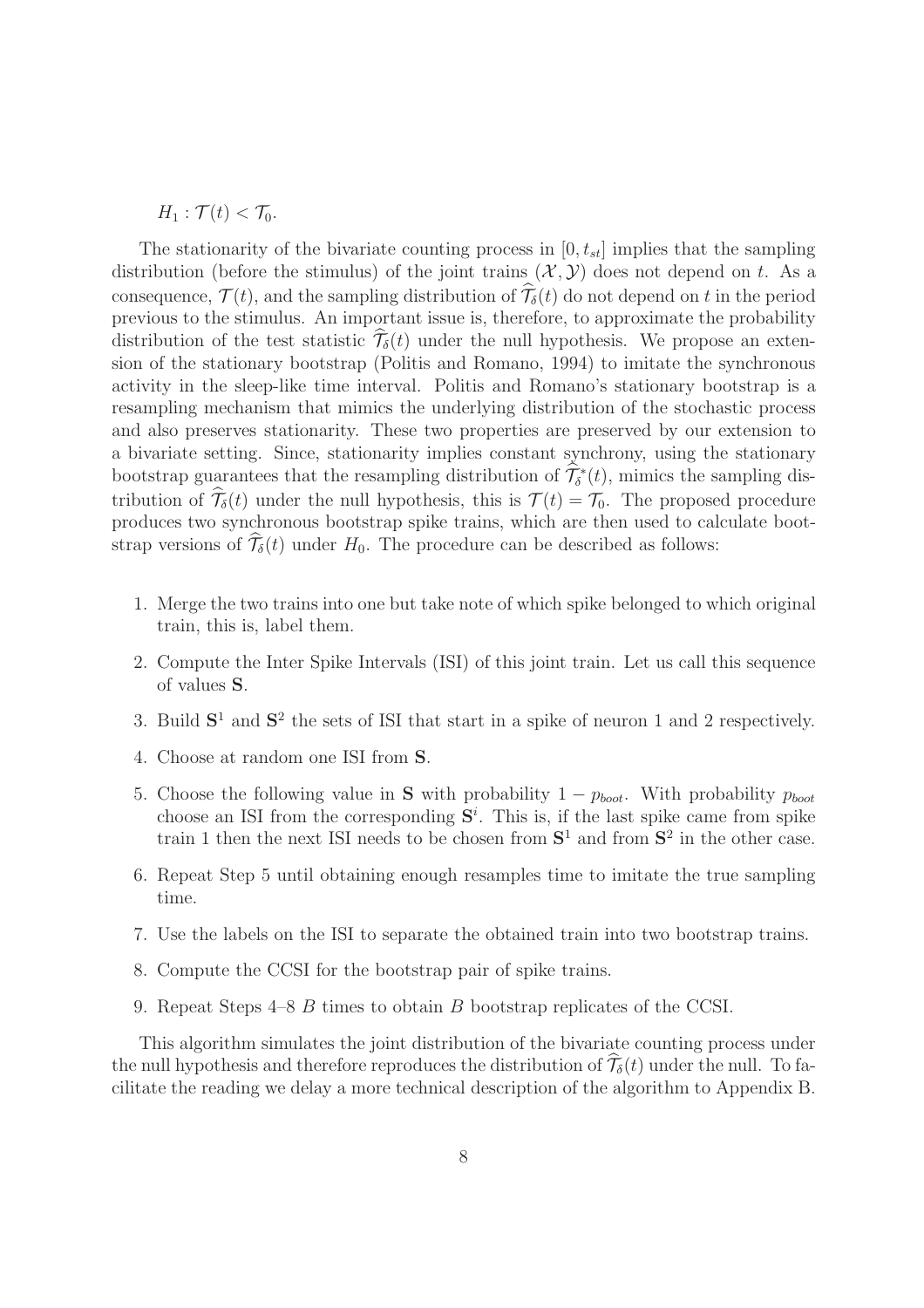We seek for significant reductions in synchronization during the awake-like period with respect to the sleep-like period, so we computed a significance threshold as follows. For each  $b = 1, \dots, B$  and each time t,  $\widehat{\mathcal{T}}_{\delta}^{*b}(t)$  is a bootstrap analogue of  $\widehat{\mathcal{T}}_{\delta}(t)$  under  $H_0$ . We assume constant synchrony in the period preceding the stimulus onset. Therefore, the  $\alpha$ -quantile of the set of all values of the bootstrap curves is a plausible choice for a critical value. We denote this value by  $\widetilde{\mathcal{T}}_{\alpha}^{*}$ . The null hypothesis is rejected at each time point  $t \in (t_{st}, T]$  if  $\widehat{T}_{\delta}(t) < \widehat{T}_{\alpha}^*$ . Observe that these choice of the critical value takes into account multiple testing.

### <span id="page-8-0"></span>2.6 Testing for the difference between the two activating pathways

Apart from differences in synchrony profiles before (sleep-like) and after (awake-like) the stimulus onset, we aim to develop a method to study differences in synchronization dynamics during the awake-like period induced by the activation of the two different pathways. In this context the relevant hypotheses are:

$$
H_0: \mathcal{T}^{bs}(t) = \mathcal{T}^{bf}(t) \text{ for all } t \in [t_{st}, T]
$$

$$
H_1: \mathcal{T}^{bs}(t) \neq \mathcal{T}^{bf}(t) \text{ for some } t \in [t_{st}, T].
$$

where  $\mathcal{T}^{bs}(t)$  and  $\mathcal{T}^{bf}(t)$  are  $\mathcal T$  under bs or bf stimulation respectively. We develop a test that enables to detect in which time periods there are differences, if any, between the awake-like activity induced by each pathway. The test statistic we use is

$$
T_{CCSI}(t) = \widehat{\mathcal{T}}_{\delta}^{bs}(t) - \widehat{\mathcal{T}}_{\delta}^{bf}(t).
$$

In this case, due to the expected lack of stationarity induced by the stimulation, the bootstrap setup used in the previous section is not valid. As the test is to be applied in the time interval after stimulation, we make use of the different trials for resampling. Roughly speaking, the method consists in shuffling the trials but taking into account the temporal dependence. This is, blocks of random lengths are chosen from randomly chosen trials but the order (in time) of the blocks is respected:

- 1. Merge each trial of the pair of neurons into one train. This is, obtain one merged train for each recorded trial and keep the information of what original train each spike corresponds to.
- 2. Choose one trial at random and choose the first spike of that merged trial.
- 3. Given an already chosen spike time,  $x_i^* = x_j$ , choose the next spike as  $x_{i+1}^* = x_{j+1}$ from the same trial with probability  $1-p_{boot}$ . With probability  $p_{boot}$ , choose another trial, say k, and define  $x_{i+1}^*$  (the next spike time for the bootstrap merged train) as the next spike time in trial  $k$ .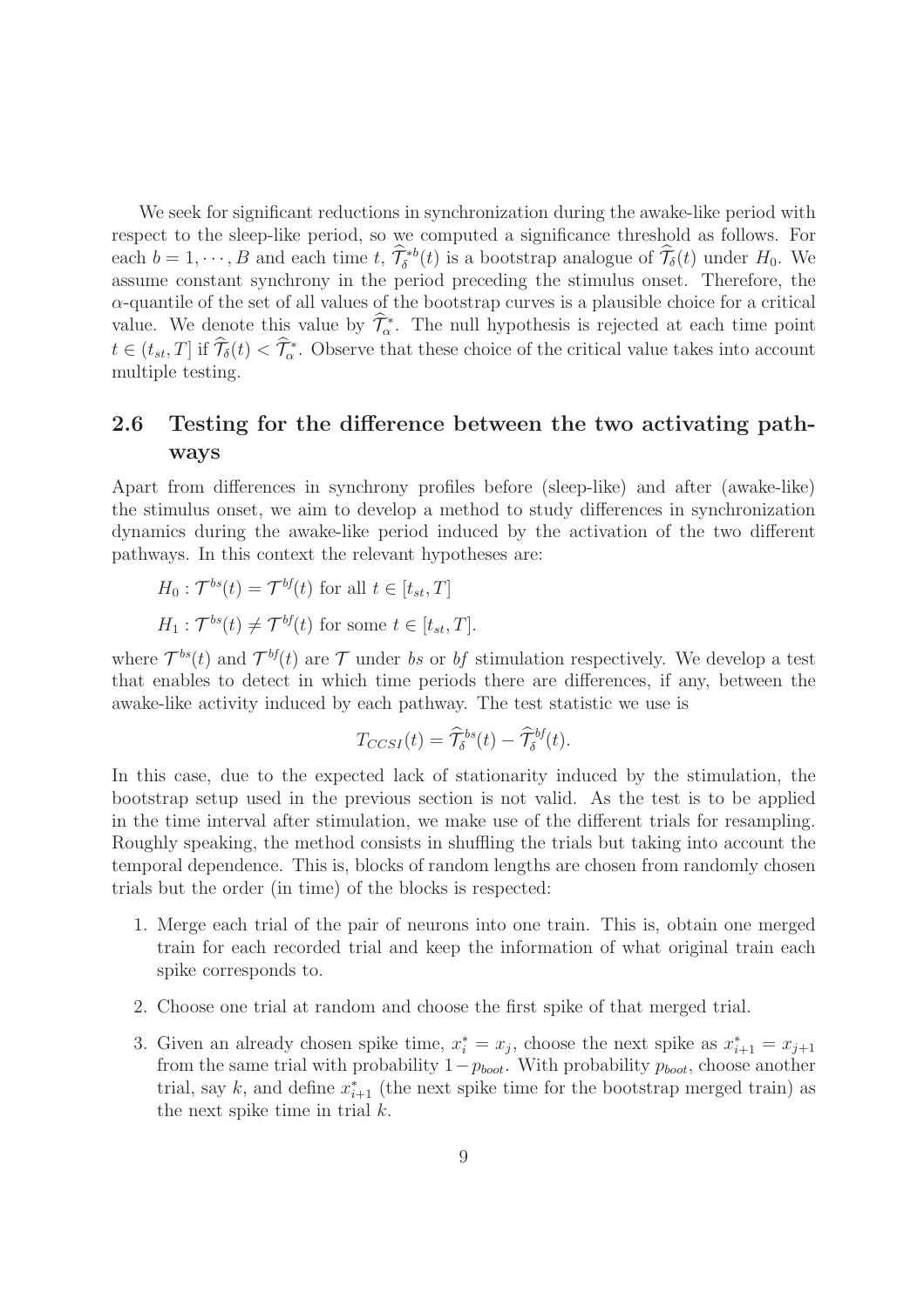- 4. Repeat this procedure to obtain as many resampled trials as in the real data scenario.
- 5. Separate the resampled trials into the corresponding bootstrap trains.
- 6. Compute the bootstrap CCSI for each stimulus using the bootstrap trials.
- 7. Repeat Steps 4–6 B times to obtain B replicates of the CCSI for each stimulus and compute the difference between the two.
- 8. Compute the desired quantiles to reject the null hypothesis if the observed difference is outside the interval defined by them.

If  $H_0$  holds, the trials for both stimuli are generated by the same process. The proposed bootstrap mimics that process using the pooled information in Steps 1–4 above. As before, a detailed description of the algorithm can be found in Appendix B.

### 3 Results

The performance of the method and bootstrap tests was examined in real data from the experiment described in Section [2.1.](#page-3-0) We used three simultaneously recorded neurons: A, B and C grouped in two pairs: A-B and A-C.

As the data come from spontaneous activity recordings, the firing rates are very low for each neuron and, as expected, it is very hard to find spikes occurring at exactly the same instant. The top panel of Figure [1](#page-10-0) shows five seconds of the simultaneous recording of two neurons during sleep-like spontaneous activity. Spikes of neuron A are represented by circles and spikes of neuron B by triangles. The low frequency of exact matches can be observed. However, it is clear that neuron spikes are not independent and that there exists synchrony up to some extent. The low firing rate present in all the recording time can be easily observed in the bottom panel of Figure [1](#page-10-0) (the instant of stimulation is indicated at time 110 s). The firing rates were estimated using kernel smoothers with a Gaussian kernel function and a bandwidth selected ad hoc for illustrative purposes.

Under these experimental conditions, we considered synchrony as the event of two neurons firing together up to a time lag of  $\delta = 0.025$  s. A cross-correlation window of  $2\nu = 2$  s was also used. Also,  $\alpha = 0.05$  has been considered for all the analyses. To estimate CCSI at time  $t$  we used the activity in a neighborhood of 10 s around  $t$ .

To test for stimuli effects on synchrony over time, the bootstrap procedure described in Section [2.5](#page-6-0) was used with parameter  $p_{boot} = 0.01$ . The choice of the bootstrap parameter was made on an attempt to reach a balance between imitating the dependence in the data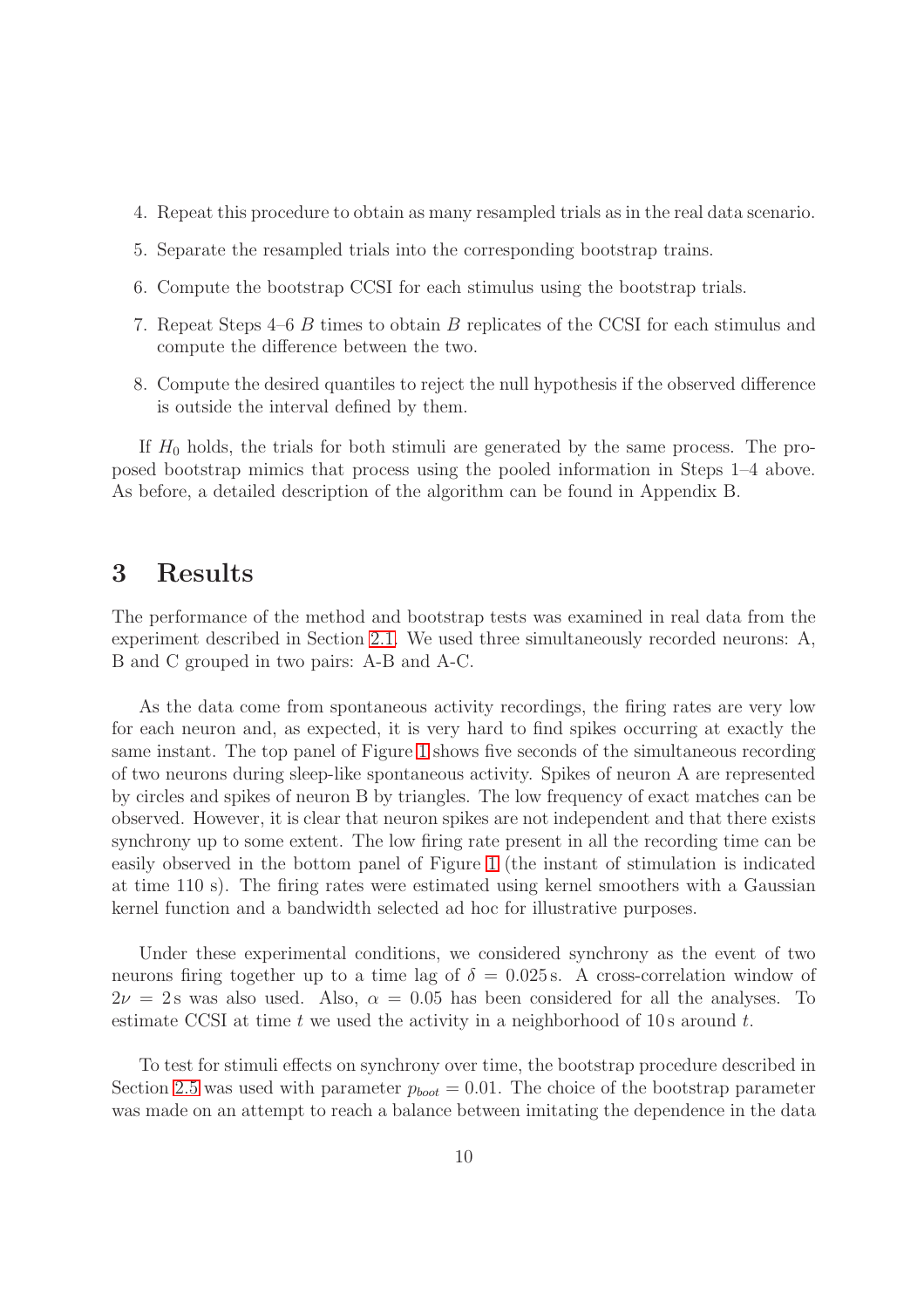

<span id="page-10-0"></span>Figure 1: Top panel: Raster plots of 5 seconds of simultaneous recordings of spikes of neuron A (circles) and B (triangles). Bottom panel: Firing rates of neurons A (solid line) and B (dashed line) averaged over three trials for each neuron.



<span id="page-10-1"></span>Figure 2: Estimated CCSIs (solid lines) averaged over the three trials of the pair A-B and significance threshold (horizontal dotted line) for differences in synchrony estimated with the bootstrap procedure described in Section [2.5.](#page-6-0) The period of stimulation is indicated by the vertical dashed lines on the x-axis. Top panel: bs. Bottom panel: bf.

and the variability the method pursues. Having in mind that our curves are sampled in 460 points and noting that the lengths of the resampled data blocks follow a geometric distribution, this choice of  $p_{boot}$  results in resampling, in the mean, 5 blocks of length 92. Figure [2](#page-10-1) shows the results for the existing synchrony between neurons A and B and Fig-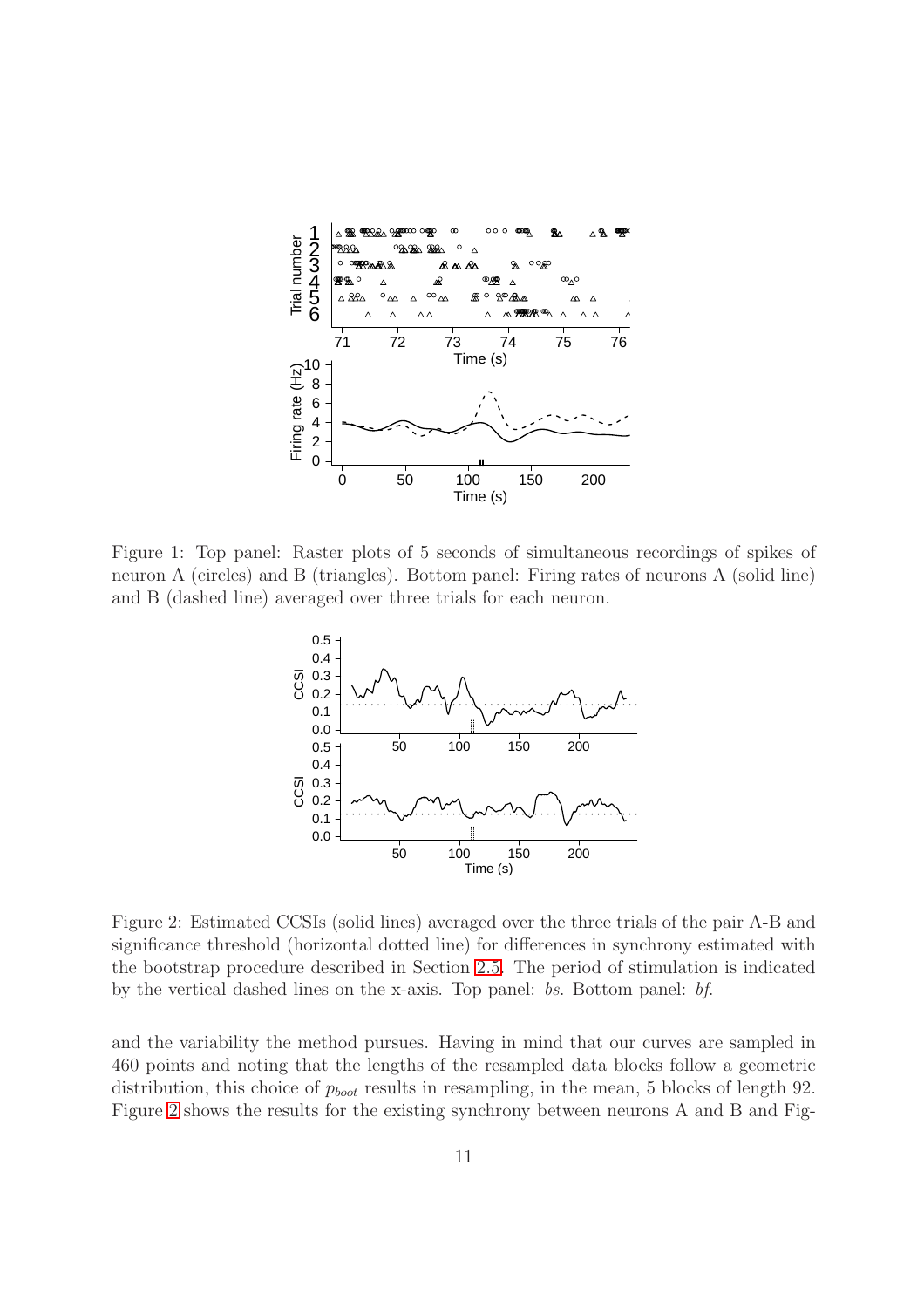

<span id="page-11-0"></span>Figure 3: Estimated CCSIs (solid lines) averaged over the three trials of the pair A-C and significance threshold (horizontal dotted lines) for differences in synchrony estimated with the bootstrap procedure described in Section [2.5.](#page-6-0) The period of stimulation is indicated by the vertical dashed lines on the x-axis. Top panel: bs. Bottom panel: bf.

ure [3](#page-11-0) shows the same results for the pair A and C. In these examples we can detect subtle changes in the synchronization dynamics for both pairs under the bs stimulation. In this case, a significant decrease of synchrony immediately after stimulation can be observed.

Figure [4](#page-12-0) shows the results obtained when testing for the effect of stimulation in the difference between the  $\widehat{\mathcal{T}}_{\delta}$  obtained under each stimulus. Different  $\widehat{\mathcal{T}}_{\delta}$  curves are shown together with 95% confidence bands obtained using the bootstrap procedure described in Section [2.6.](#page-8-0) The difference curves for both pairs are shown as solid black lines. Although they deviate from zero, none of them result significant. It can be observed that the bootstrap confidence bands result very wide, this is probably a consequence of the small number of trials that are available (needed for the resampling) and the high trial to trial variability.

### 4 Simulation study

#### 4.1 Power of the test

A simulation study was carried out to show the performance of the method. For this aim, we simulated pairs of spike trains controlling their association. We used an underlying Poisson process with rate  $\lambda(t)$ , say  $M^{0}(t)$ . To generate two spike trains from this underlying process, we assumed to have a realization of  $M^0(t)$  with events at  $X_1^0, \ldots, X_N^0$  and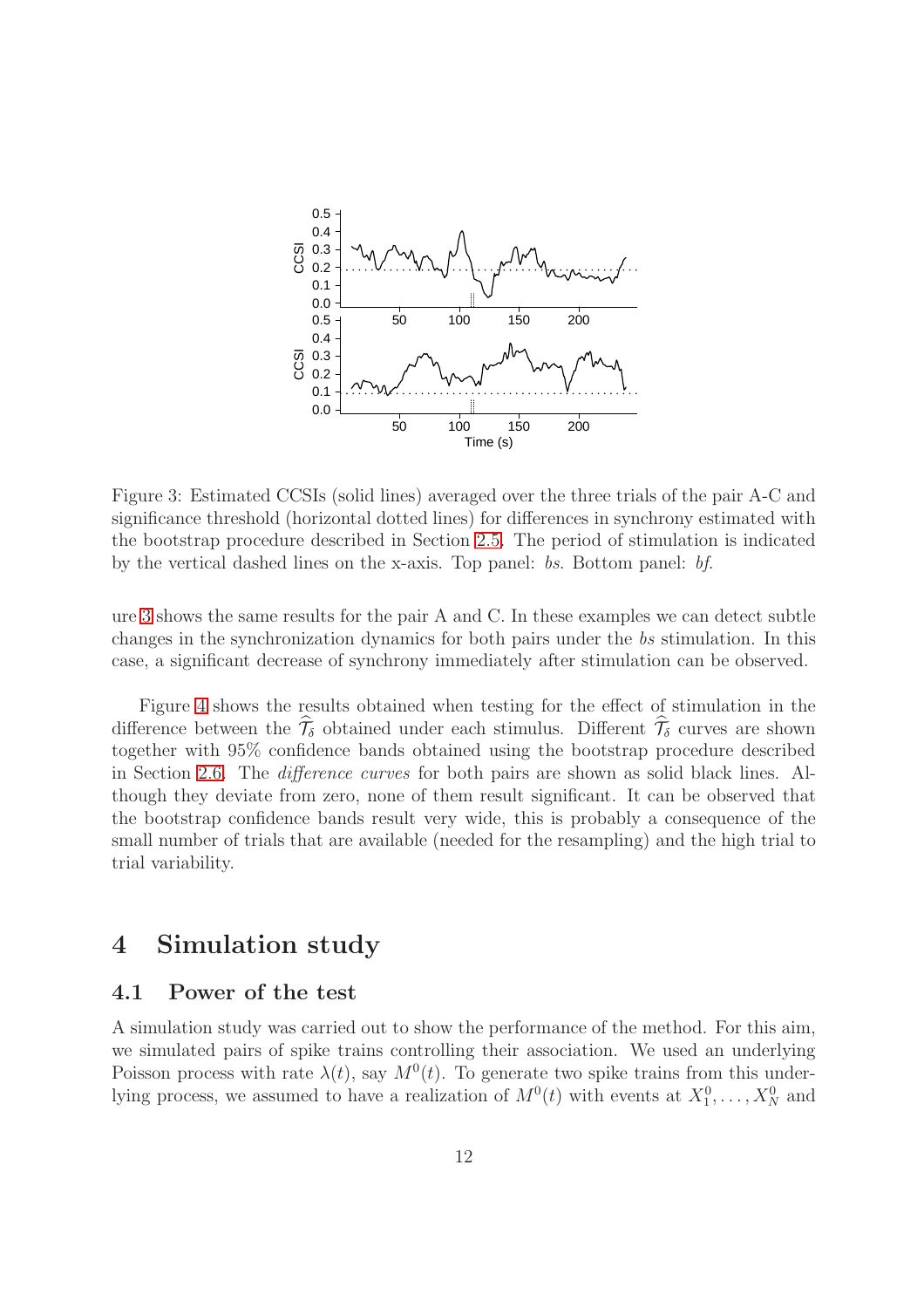

<span id="page-12-0"></span>Figure 4: Differences of CCSI (solid black lines) with confidence bands (dashed black lines) built with 1000 bootstrap replications (grey lines). The stimulus is shown for time [0, 2] using vertical lines on the horizontal axis. Top panel: pair A-B. Bottom panel: pair A-C.

two vectors of random errors  $\mu^1 = (\mu_1^1, \ldots, \mu_N^1)$  and  $\mu^2 = (\mu_1^2, \ldots, \mu_N^2)$  with  $\mu_i^j$  $i$  sampled from a uniform distribution chosen accordingly to the firing rate as explained below. Let  $M^1(t)$  and  $M^2(t)$  be the pair of spike trains induced by  $M^0(t)$  as follows:

$$
P(M^{j}(t) - M^{j}(t^{-})) = 1) = \begin{cases} p^{j}(t) & \text{if } t = X_{i}^{0} + \mu_{i}^{j} \\ 0 & \text{for some } i = 1, ..., N \\ 0 & \text{otherwise} \end{cases}
$$

for  $j = 1, 2$  and  $p^{j}(t)$  a certain probability function defined for each train.

In order to introduce changes in synchrony, we considered a time point,  $t_0$ , as the time where the association between the trains change. So, the probabilities are set constant before  $t_0$  and also constant (although with a different value) after  $t_0$ . Also, for simplicity,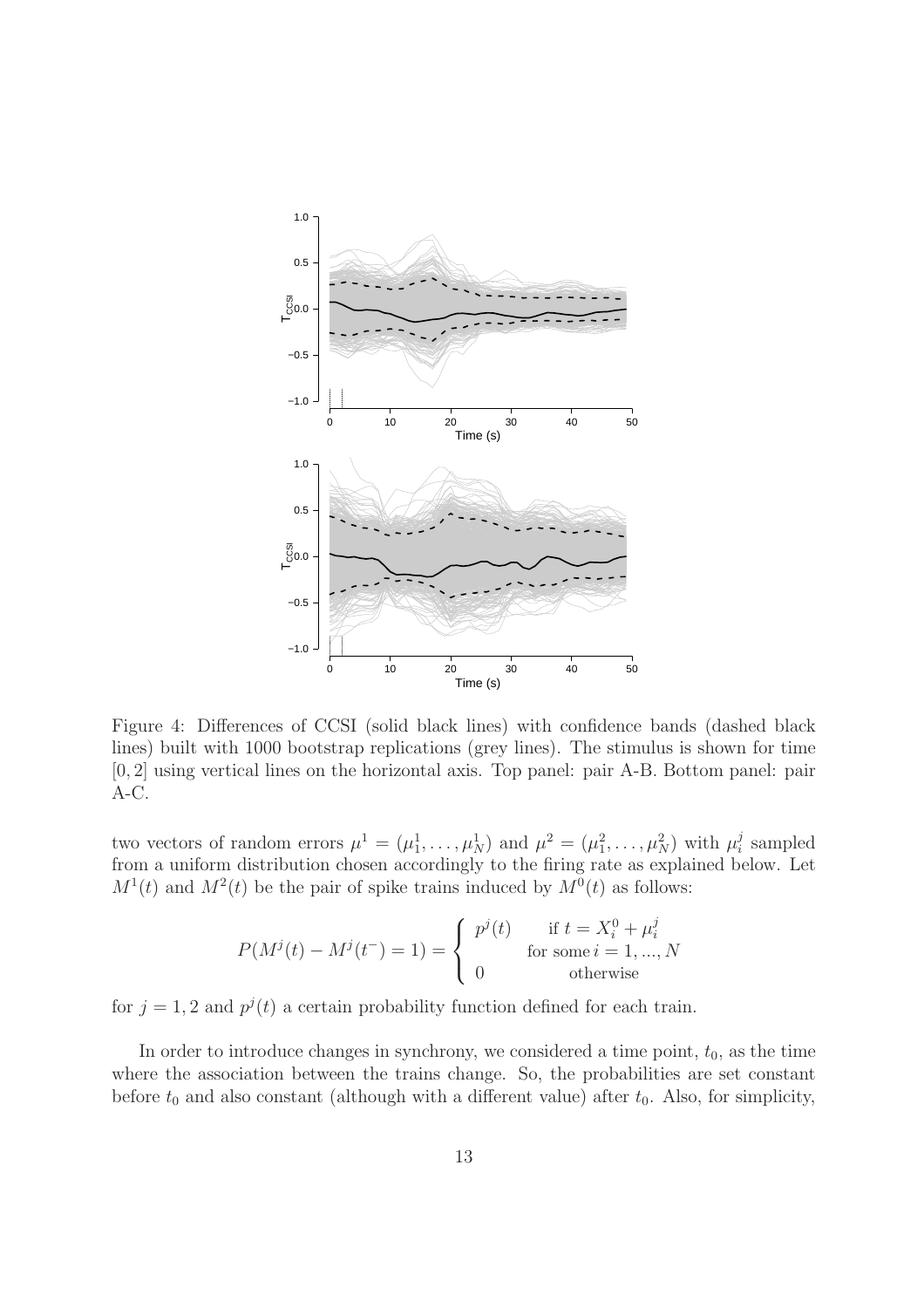we used the same probabilities for both trains. This is:

$$
p^{1}(t) = p^{2}(t) = \begin{cases} p_1 & \text{if } t < t_0 \\ p_2 & \text{if } t \geq t_0 \end{cases}
$$

.

On the other hand, we defined the firing rate of the trains as constant throughout the trial, say  $\lambda_0$ . Therefore, the firing rate of the process  $M^0(t)$  is defined as

$$
\lambda(t) = \begin{cases} \lambda_0/p_1 & \text{if } t < t_0 \\ \lambda_0/p_2 & \text{if } t \ge t_0 \end{cases}.
$$

In practice, we drew random numbers  $\rho_i^j \in [0,1]$  and then selected  $X_i^0 + \mu_i^j$  $i<sub>i</sub>$  as a spike for train *j* if  $\rho_i^j \leq p_i^j$  $i$ <sub>i</sub> (which occurs with probability  $p_i^j$  $\binom{j}{i}$ .

Finally, for the simulation study, 220 s spike trains with constant rate of  $\lambda_0 = 4$  Hz were generated: 110 s were simulated with probability  $p_1$  of acquiring the spikes from the underlying process and another 110s with probability  $p_2$ . We used  $\mu_i^j \sim U(-1/(20\lambda_0), 1/(20\lambda_0))$ for all  $i = 1, \ldots, N$  and  $j = 1, 2$ , in order to have a controlled error which shifts the spikes in a small amount but so that it is not likely that one spike would be shifted so much that would get very close to another spike. The choices for the parameters  $p_1$  and  $p_2$ were  $p_1 = 0.7$  with  $p_2 = 0.1, 0.3, 0.5$  and 0.65 on the other. We simulated 500 pairs of trains and estimated the CCSI function from them using the same parameters as for the real data ( $\delta \nu = 0.025$  ms,  $v = 10$  s.). Then we performed the bootstrap test described in Section [2.5](#page-6-0) with  $B = 500$  and  $p_{boot} = 0.01$  the same as for the real data.

Figure [5](#page-14-0) shows eight CCSI curves from eight pairs of simulated spike trains with  $p_1 = 0.7$  and  $p_2 = 0.65$  in the top panel, whereas in the bottom panel the average of 500 of these curves are shown for different choices of  $p_2$ . Figure [6](#page-15-0) shows the rejection percentage of the null hypothesis using the bootstrap test presented in Section [2.5](#page-6-0) with  $p_1 = 0.7$  and different values for  $p_2$ . As it can be observed the test can easily detect the changes in synchrony. Of course the use of sliding windows provokes the existence of a period of time where the rejection percentage grows slowly. This is one of the prices we have to pay because of the low firing rates.

The rejection percentage before stimulation in Figure [6,](#page-15-0) is the percentage of rejection under the null hypothesis, this is, the level of the test. Although the values do not reach the nominal level (0.05) the results are acceptable, given the difficulty of the problem due to the low firing rates. In average, over all windows of all simulations, the level is 0.065. Also, in simulations with higher firing rates  $(10Hz)$  we reached a level of 0.053.

On the other hand, Figure [6](#page-15-0) shows very good results for the power of the test (except in the case where  $p_2 = 0.65$ ). As expected, it decreases with the shortening of the difference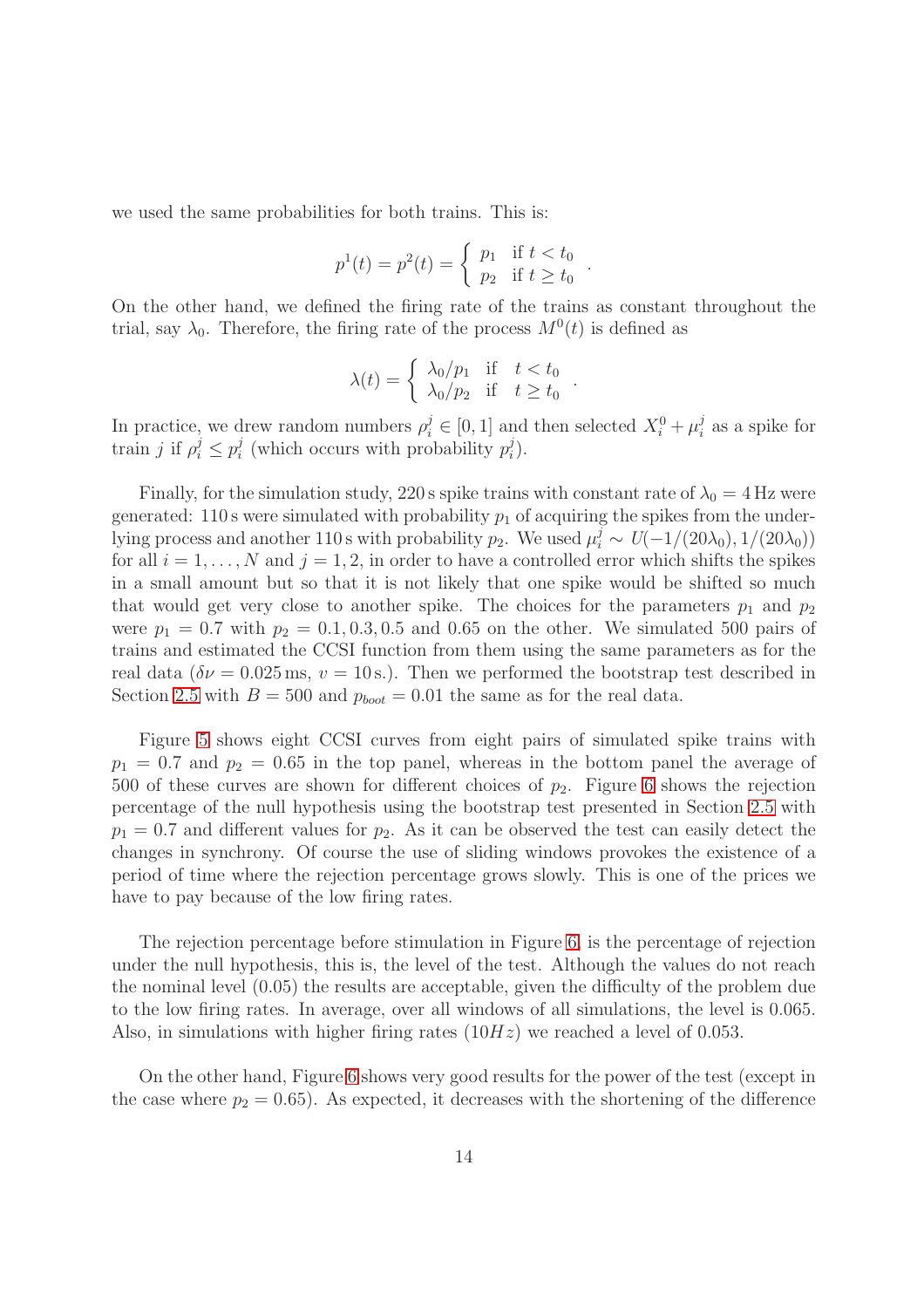in amount of synchrony between the pre and post-stimulus intervals. In all simulations, the probability of joint-firing in the pre-stimulus part is 0.7. When the probability of joint-firing in the post part is small  $(p_2 = 0.1)$  the power is 1. When we increase the post joint-firing probability to 0.3 the power decreases to 0.998. If we consider the post joint-firing probability to be 0.5, the power is 0.83. Finally, if the joint-firing probability in the post part is considered to be 0.065 (almost no difference with the pre-stimulus part) the power decreases to 0.26. This values are averages over the time window [120, 200].



<span id="page-14-0"></span>Figure 5: CCSI curves for eight simulated pairs of neurons using  $p_1 = 0.7$  and  $p_2 = 0.65$ (top panel) and average of 500 CCSI curves for  $p_1 = 0.7$  and  $p_2 = 0.1$  (solid line), 0.3 (dashed line), 0.5 (dotted line) and 0.65 (dashed-dotted line) (bottom panel). The stimulus is simulated at  $t = 40$  (vertical red dotted line).

#### 4.2 Firing rate effect

With the same simulation procedure, we performed a simulation study to evaluate how the firing rate affects the performance of the index. For several firing rate values we simulated 1000 twenty seconds long spike trains and computed the CCSI for each one. Figure [7](#page-15-1) shows the average of the 1000 obtained values for each firing rate value. The fluctuation of CCSI is extremely low for moderate or large firing rates (8–30 Hz). For small firing rates  $(1-8 \text{ Hz})$  the fluctuation of CCSI is moderate  $(0.6-0.75)$ . As a consequence, having in mind the firing rates in Figure [1,](#page-10-0) the practical influence of the firing rate in CCSI is low.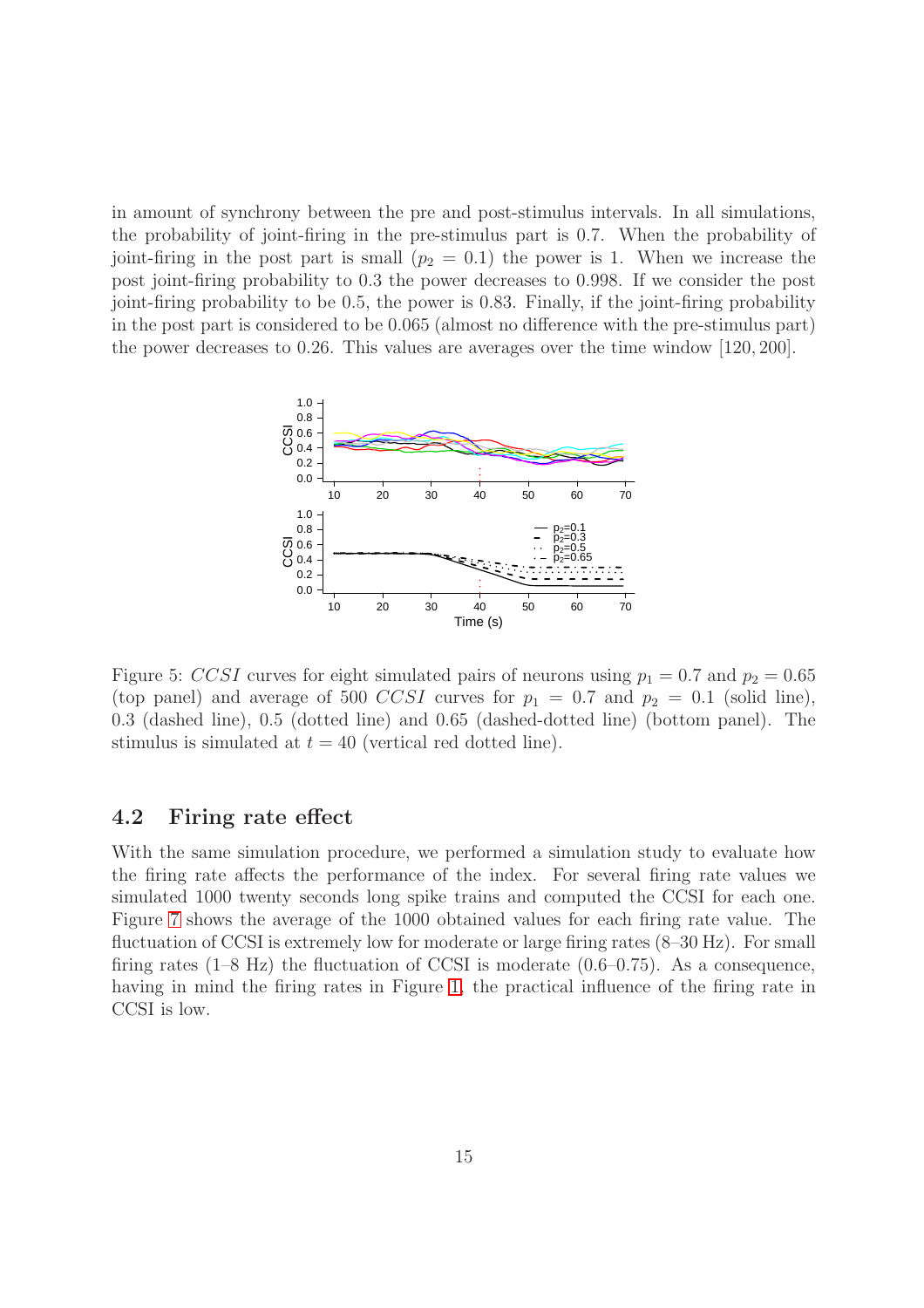

Figure 6: Rejection proportion of the bootstrap test for changes in synchrony using  $p_1 =$ 0.7 and  $p_2 = 0.1, 0.3, 0.5$  and 0.65. The stimulus is simulated at  $t = 40$ .

<span id="page-15-0"></span>

<span id="page-15-1"></span>Figure 7: Average of 1000 CCSI values obtained at different firing rate values.

### 5 Discussion

We have used a cross-correlation based synchrony index to study pairwise synchrony between cortical neurons under spontaneous activity. The method is based on kernel estimation of the cross-correlation function and its integration in a neighborhood around zero. It is a flexible method because it permits the tuning of its parameters to better fit the problem. Two hypothesis tests have been proposed to test for differences in synchrony profiles. Resampling methods are very useful and powerful tools when no parametric model can be assumed for the data, as often occurs with spike activity. The first proposed resampling procedure takes into account the dependence between simultaneous spike trains by resampling from the intervals of time that elapses between spikes of a joint spike train built by merging the spike trains. The second one, takes into account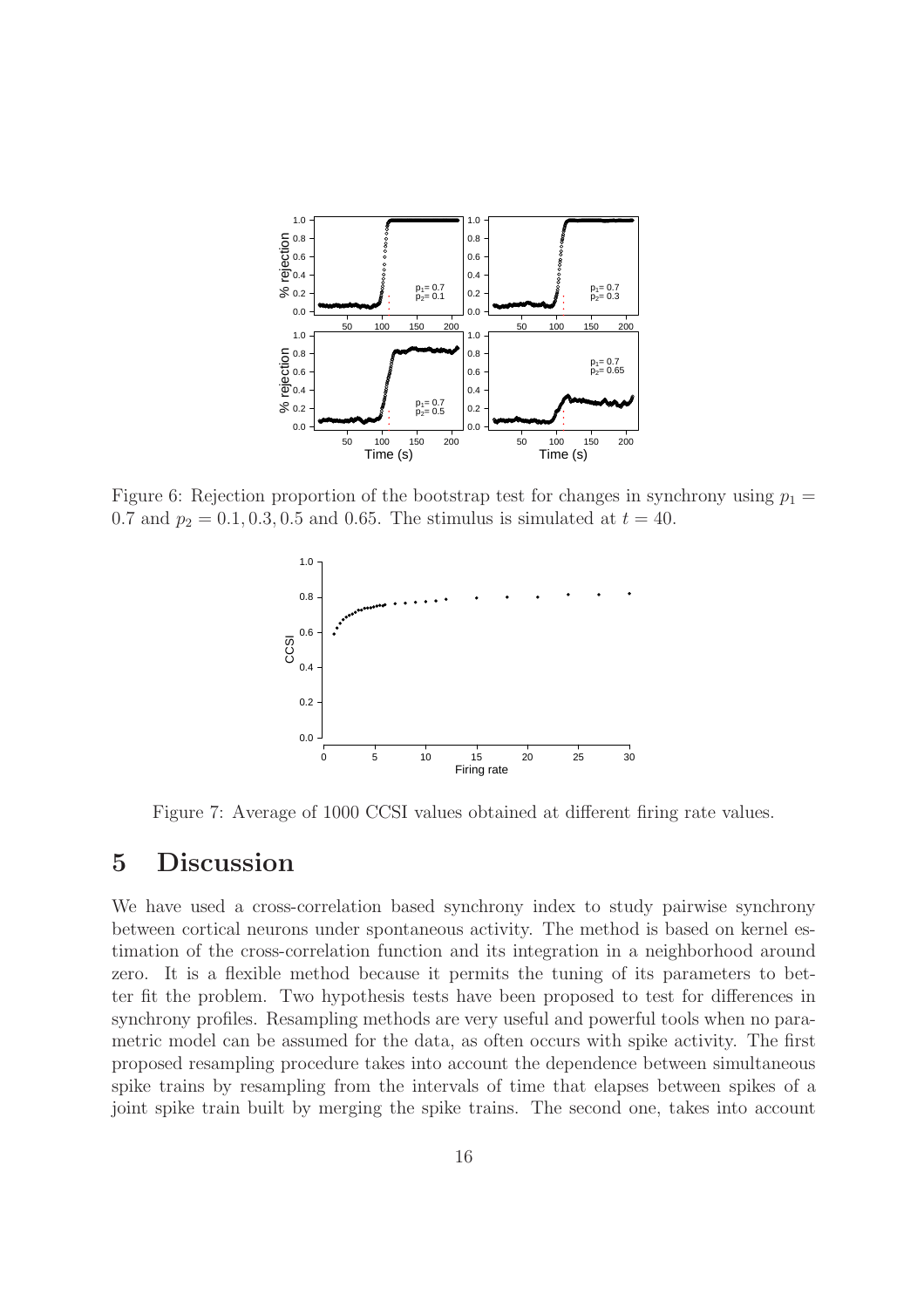the dependence by shuffling trials but respecting the timing of spikes. The methods have been used in real data to test for synchrony dynamics between neurons under two different induced states (sleep-like and awake-like) and after the activation of two ascending pathways (brainstem and basal forebrain). The results show that the proposed method works efficiently under conditions of low neural activity. It is also shown that the method is useful to discriminate between subtle changes in synchronization dynamics. The good performance of the first bootstrap test has been assessed by a simulation study. Although the methods were thought for a particular problem, we believe they can be used in many other contexts, especially when low firing rates are an issue but not only then.

# APPENDIX A

Approximation to the average of  $A_\delta(\tau)$  in [\(1\)](#page-4-0):

$$
\frac{1}{w} \int_{-\frac{w}{2}}^{\frac{w}{2}} A_{\delta}(y) dy = \frac{1}{w} \int_{-\frac{w}{2}}^{\frac{w}{2}} \int_{y-\delta}^{y+\delta} f(x) dx dy
$$
\n
$$
= \frac{1}{w} \int_{-\frac{w}{2}-\delta}^{\frac{w}{2}+\delta} \int_{\max\{x-\delta,-\frac{w}{2}\}}^{\min\{x+\delta,\frac{w}{2}\}} f(x) dy dx
$$
\n
$$
= \frac{1}{w} \int_{-\frac{w}{2}}^{\frac{w}{2}} (\min\{x+\delta,\frac{w}{2}\} - \max\{x-\delta,-\frac{w}{2}\}) f(x) dx
$$
\n
$$
= \frac{1}{w} \left[ 2\delta \left( \int_{-\frac{w}{2}+\delta}^{\frac{w}{2}-\delta} f(x) dx \right) + \int_{-\frac{w}{2}}^{-\frac{w}{2}+\delta} (x+\delta+\frac{w}{2}) f(x) dx + \int_{\frac{w}{2}-\delta}^{\frac{w}{2}} f(x) (\frac{w}{2}-x+\delta) dx \right]
$$
\n
$$
= \frac{1}{w} \left[ 2\delta \int_{-\frac{w}{2}}^{\frac{w}{2}} f(x) dx - 2\delta \int_{\frac{w}{2}-\delta}^{\frac{w}{2}} f(x) dx - 2\delta \int_{-\frac{w}{2}}^{-\frac{w}{2}+\delta} f(x) (\frac{w}{2}-x+\delta) dx \right]
$$
\n
$$
\approx \frac{1}{w} \left[ 2\delta - 2\delta \delta f(\frac{w}{2}) - 2\delta \delta f(-\frac{w}{2}) + f(-\frac{w}{2}) \int_{-\frac{w}{2}}^{-\frac{w}{2}+\delta} (x+\delta+\frac{w}{2}) dx + f(\frac{w}{2}) \int_{\frac{w}{2}-\delta}^{\frac{w}{2}} (\frac{w}{2}-x+\delta) dx \right]
$$
\n
$$
= \frac{1}{w} \left[ 2\delta - 2\delta^2 f(\frac{w}{2}) - 2\delta^2 f(-\frac{w}{2}) + f(-\frac{w}{2}) \frac{3\delta^2}{2} + f(\frac{w}{2}) \frac{3\delta^2}{2} \right]
$$
\n
$$
= \frac{1}{w} \left[ 2\delta + O(\delta^2) \
$$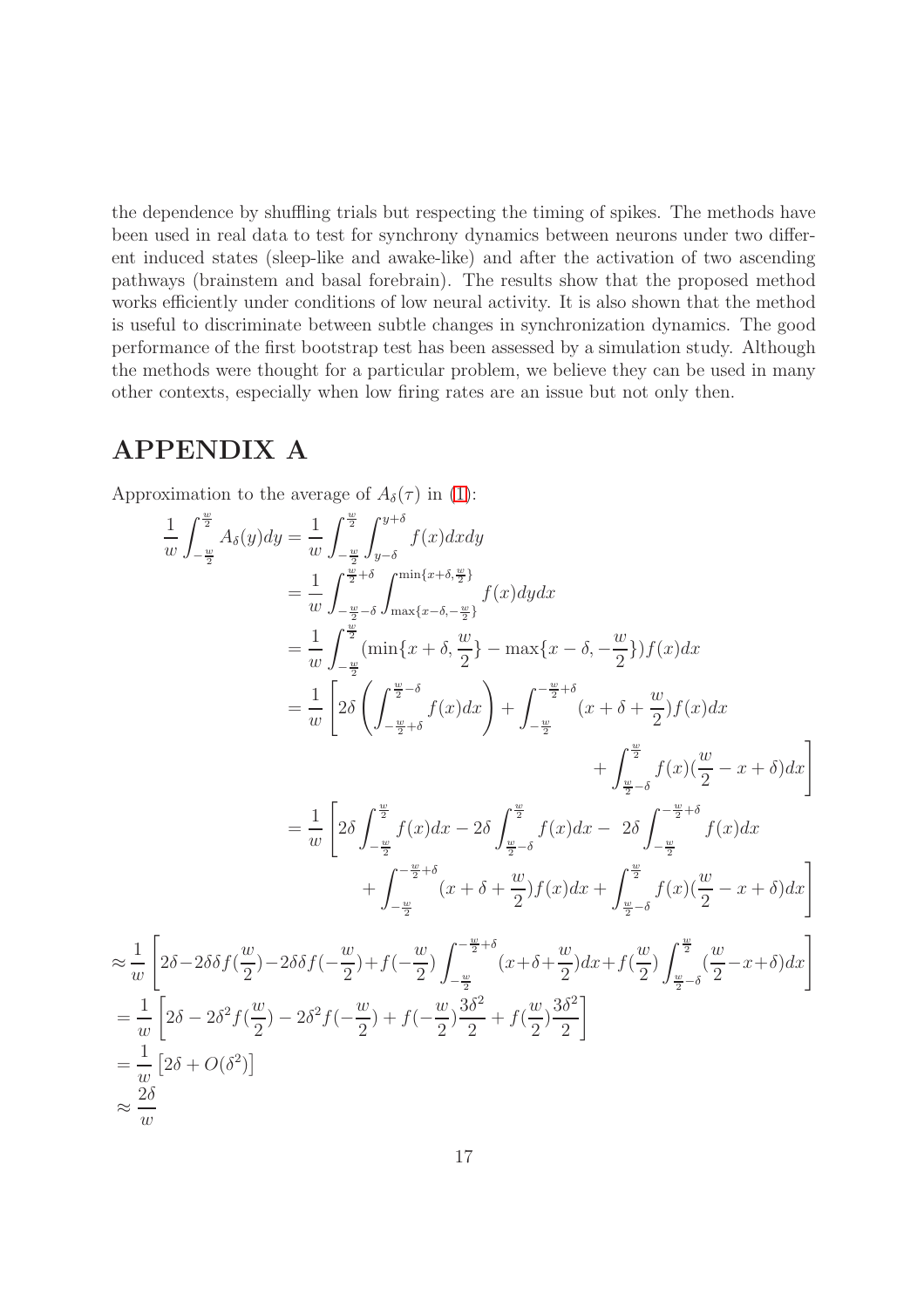# APPENDIX B

The bootstrap procedure in Section [2.5](#page-6-0) is detailed here.

1. Merge the two observed trains,  $\mathcal{X}_1$  and  $\mathcal{X}_2$ , into one, ordering all the spiking times together in a joint train. Let the pooled train be  $\mathcal{X}^p = \left\{ (X_1^c, \gamma_1^p) \right\}$  $\binom{p}{1},\ldots,\binom{X_N^p,\gamma_N^p}{N}$  where  $\gamma_i^p =$  $\int 1$  if  $X_i^p \in \mathcal{X}_1$ 2 if  $X_i^p \in \mathcal{X}_2$ 

This is,  $\gamma_i^p$  $i<sub>i</sub><sup>p</sup>$  is an indicator variable of the spike train to which the action potential that occurs at time  $X_i^p$  belongs.

- 2. Next, compute the interspike intervals (ISI) of this new train:  $S_1^p = X_1^p$  $j_1^p$  and  $S_{i+1}^p =$  $X_{i+1}^p - X_i^p$  $i_i^p, i = 1, ..., N - 1$  and let  $S^p = \{(S_i^p)\}$  $i^p, \gamma_i^p$  $_{i}^{p})\}_{i=1}^{N}$ .
- 3. Build the sets  $S^1 = \{(S^p_i)$  $\gamma_i^p, \gamma_i^p$  $\sigma_i^p$ ) :  $\gamma_{i-1}^p = 1$ ;  $i = 1, ..., N$  and  $S^2 = \{(S_i^p)$  $i^p, \gamma_i^p$  $i^p$  :  $\gamma_{i-1}^p = 2; i = 1, \ldots, N$ . This is,  $S^1$  (and respectively  $S^2$ ) contains the elapsed times from a spike of neuron 1 (respectively 2) to the following spike in the joint train, and their corresponding neuron indicators.
- 4. Randomly choose  $(S_1^{p*})$  $j^{p*}_{1}, \gamma_{1}^{p*}$  $_1^{p*}$ ) from  $\mathbf{S}^p$ , i.e.  $P^*((S_1^{p*})$  $j^{p*}_{1}, \gamma_{1}^{p*}$  $j^{p*}_{1}$ ) =  $(S_i^{p})$  $\frac{p}{i}, \gamma_i^p$  $\binom{p}{i}$ ) =  $\frac{1}{N}$   $i = 1, ..., N$ .
- 5. If  $S_i^{p*} = S_j^p$ p choose  $(S_{i+1}^{p*}, \gamma_{i+1}^{p*}) = (S_{j+1}^{p}, \gamma_{j+1}^{p})$  [in the case  $j = N$ ,  $(S_{i+1}^{p*}, \gamma_{i+1}^{p*}) =$  $(S_1^p)$  $_1^p, \gamma _1^p$ <sup>p</sup><sub>1</sub>)] with probability  $1-p_{boot}$  and choose it at random from  $S^{\gamma_j^p}$  with probability  $p_{boot}$ .
- 6. Repeat Step 5 until obtaining the first  $(S_M^{p*}, \gamma_M^{p*})$  for which  $\sum_{i=1}^M S_i^{p*} \ge t_{st}$ .
- 7. Build the ISIs for the first bootstrap train,  $\mathcal{X}^{1*}$ . Let  $L_1 = \min_l \{ \gamma_l^{p*} = 1 \}$ , then  $S_1^{1*} = \sum_{k=1}^{L_1} S_k^{p*}$  $k^{p*}$ . For  $i = 2, ..., I_1 = \#\{\gamma_l^{p*}\}$  $l_i^{p*}$ :  $\gamma_l^{p*} = 1$ } let  $L_i = \min_{l>L_{i-1}} {\{\gamma_l^{p*} = 1\}},$ and then  $S_i^{1*} = \sum_{k=L_{i-1}+1}^{L_i} S_k^{p*}$  $_k^{p*}.$
- 8. Build the first bootstrap train  $\mathcal{X}_1^*$  as  $X_{1i}^* = \sum_{k=1}^i S_k^{1*}$  for  $i = 1, \ldots, I_1$ .
- 9. Build the second bootstrap train  $\mathcal{X}_{2}^{*}$  in a similar way. This consists in repeating Steps 7–8 but with the condition  $\gamma_l^{p*} = 2$ .
- 10. Based on  $\mathcal{X}_1^*$  and  $\mathcal{X}_2^*$  compute  $\widehat{\mathcal{T}}_{\delta}^*(t)$  as in Subsections [2.3](#page-4-1) and [2.4.](#page-6-1)
- 11. Repeat Steps 4–9 B times to calculate  $\hat{\mathcal{T}}_{\delta}^{*b}(t), b = 1, \ldots, B$ , for these bootstrap trains.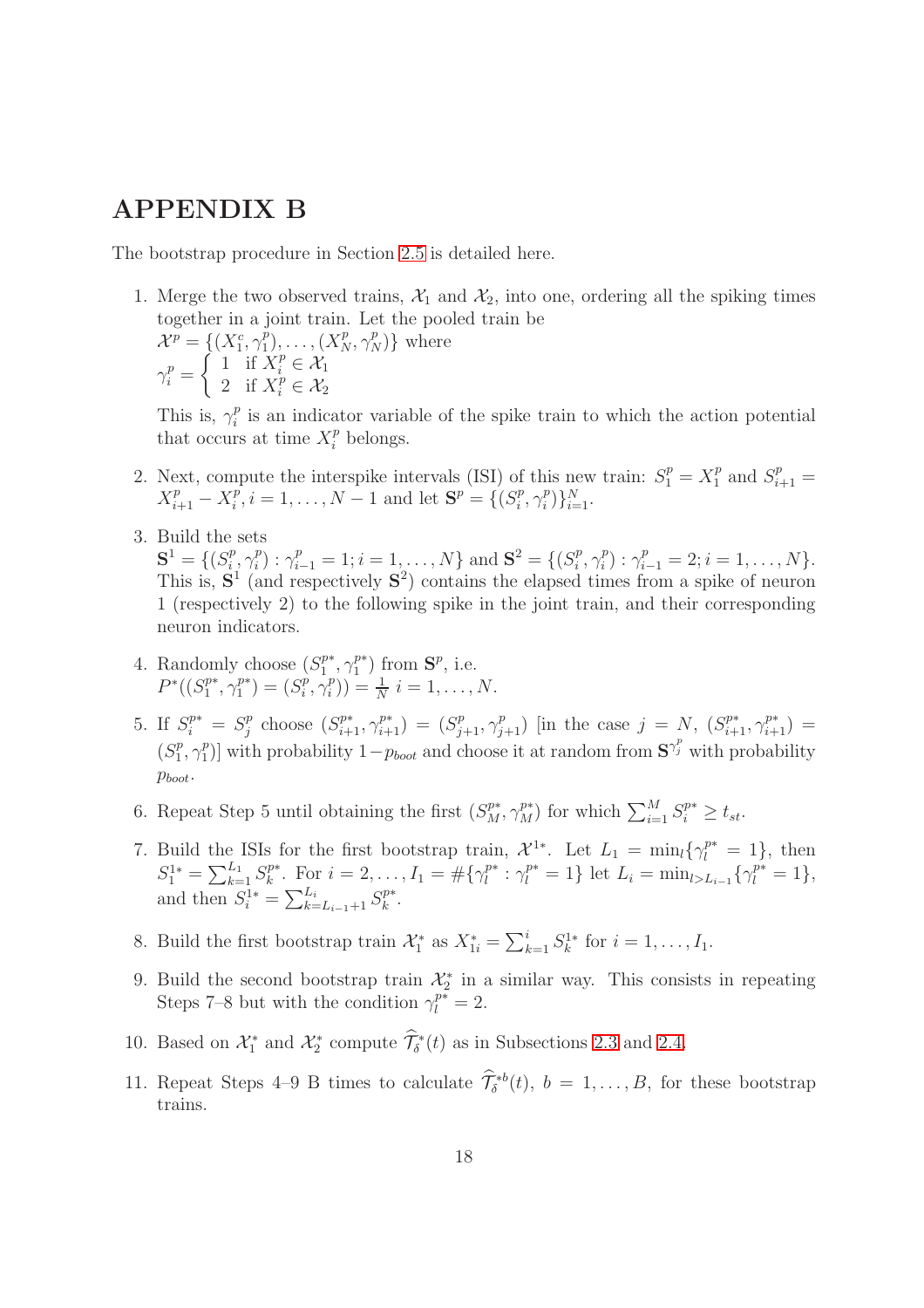Steps 1–3 in the algorithm are used to build the joint train. Bootstrap resamples for the ISIs of this joint train are obtained in Steps 4–6. Finally Steps 7–9 separate the joint train to obtain two 'simultaneously recorded' bootstrap trains.

Now we present the detailed algorithm for the bootstrap procedure introduced in Section [2.6.](#page-8-0)

1. Build a joint train for each recorded trial  $k, k = 1, \ldots, K$ :  $\mathcal{X}_k^p = \{ (X_k^p)$  $_{k1}^p, \gamma_k^p$  $_{k1}^{p}), \ldots, (X_{k}^{p})$  $_{kN_k}^p, \gamma _k^p$  $_{kN_k}^p$ } where, as above,

$$
\gamma_{ki}^p = \begin{cases} 1 & \text{if } X_{ki}^p \in \mathcal{X}_1 \\ 2 & \text{if } X_{ki}^p \in \mathcal{X}_2 \end{cases}
$$

- 2. Choose a trial,  $k_1$ , at random with equal probability from  $\{1, \ldots, K\}$  and define  $X_1^{p*} = X_k^p$  $_{k_{1}1}^{p}$  and  $\gamma_{1}^{p*} = \gamma_{k}^{p}$  $\frac{p}{k_1 1}$ .
- 3. If  $(X_i^{p*})$  $i^{p*}, \gamma_i^{p*}$  $\binom{p*}{i} = (X_k^p)$  $_{k_{i}j}^{p},\gamma _{k}^{p}$  $\left( \begin{array}{c} p \\ k_{ij} \end{array} \right)$  then, with probability  $1 - p_{boot}$  set  $k_{i+1} = k_i, X_{i+1}^{p*} = k_i$  $X_{k_{i+1}(j+1)}^p$  and  $\gamma_{i+1}^{p*} = \gamma_{k_{i+1}(j+1)}^p$ . With probability  $p_{boot}$ , draw  $k_{i+1}$  at random with equal probabilities from  $\{1, \ldots, K\}$ , set  $X_{i+1}^{p*} = X_{k_{i+1}m}^{p}$  so that  $X_{k_{i+1}m}^{p} =$  $\min_{l} \{X_{k_{i+1}l}^p > X_i^{p*}\}\$ and  $\gamma_{i+1}^{p*} = \gamma_{k_{i+1}m}^p$ .
- 4. Increase the index i by one unit and repeat Steps 2–3 while possible, i.e., while there exists some index l, such that  $X_{k_{i+1}}^p > X_i^{p*}$ .
- 5. For each trial, k, and each stimulus,  $j = 1, 2$ , repeat Steps 2-4 above to obtain the bootstrap train  $\mathcal{X}_{jk}^*$ .
- 6. For each trial,  $k$ , separate the two spike trains using the information gathered by  $\gamma^p$  to get  $X^*_{1k}$  and  $X^*_{2k}$ .
- 7. Compute the bootstrap  $\hat{\mathcal{T}}_{\delta}^{s*}(t)$  for each stimulus,  $s \in \{bs, bf\}$  and  $T^*_{CCSI}(t) =$  $\widehat{\mathcal{T}}_{\delta}^{bs*}(t) - \widehat{\mathcal{T}}_{\delta}^{bf*}(t)$
- 8. Repeat Steps 5 and 6 B times to obtain  $T_{CCSI}^{*1}(t), \ldots, T_{CCSI}^{*B}(t).$
- 9. Calculate the  $\alpha$  and  $(1-\alpha)$  quantiles,  $T^*_{CCSI,\alpha}(t)$  and  $T^*_{CCSI,(1-\alpha)}(t)$ , at each t. Reject  $H_0$  at time t if  $T_{CCSI}(t) < T^*_{CCSI,\alpha}(t)$  or  $T_{CCSI}(t) > T_{CCSI,(1-\alpha)}^{*}(t).$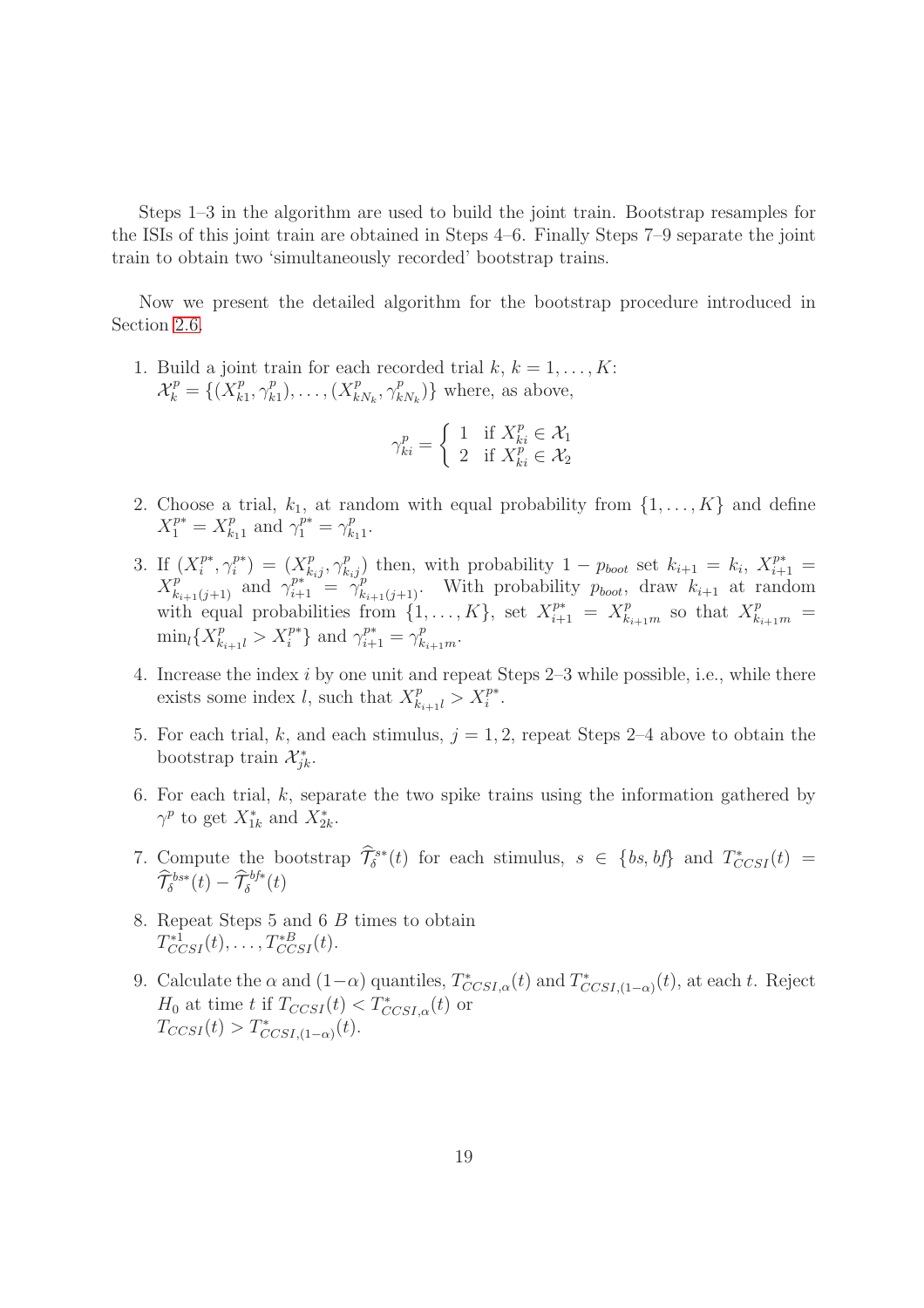# Acknowledgements

This work was produced as a part of the FPI grant (BES-2009-017772) from the Spanish Ministerio de Economía y Competitividad. AM. González-Montoro and R. Cao have been partially supported by the grants

 $MTM2008-00166$ ,  $MTM2011-22392$  of the Spanish Ministerio de Economía y Competitividad. AM. González-Montoro, N. Espinosa and J. Mariño have been partially supported by Xunta de Galicia (INCITE09 137 272 PR). AM. González-Montoro has been partially supported by FAPESP Research, Dissemination and Innovation Center for Neuromathematics (grant 2013/ 07699-0), S. Paulo Research Foundation.

The authors would like to thank the Action Editor and two anonymous reviewers for their interesting comments and questions. They have been of great help to improve the quality of the paper.

# References

- [1] Amarasingham, A., Harrison, M.T., Hatsopoulus, N.G. & Geman, S. (2012). Conditional modeling and the jitter method of spike resampling. Journal of Neurophysiology 107, 517–531.
- [2] Bazhenov, M., Timofeev, I., Steriade, M. & Sejnowski, T. (2002). Model of thalamocortical slow-wave sleep oscillations and transitions to activated states. The Journal of Neuroscience 22, 8691–8704.
- [3] Brown, E.N., Lydic, R. & Schiff, N.D. (2010). General Anesthesia, Sleep and Coma. New England Journal of Medicine 363, 2638–2650.
- [4] Burlet, S., Tyler, C.J. & Leonard, C.S. (2002). Direct and indirect excitation of laterodorsal tegmental neurons by hypocretin/orexin peptides: Implications for wakefulness and narcolepsy. The Journal of Neuroscience 22, 2862–2872.
- [5] Cohen, M.R. & Kohn, A. (2011). Measuring and interpreting neuronal correlations. Nature Neuroscience 14, 811–819.
- [6] Dan, Y., Alonso, J.M., Usrey, W.M. & Reid, R.C. (1998). Coding of visual information by precisely correlated spikes in the lateral geniculate nucleus. Nature Neuroscience 1, 501–507.
- [7] de la Rocha, J., Doiron, B., Shea-Brown, E., Josic, K. & Reyes, A. (2007). Correlation between neural spike trains increases with firing rate. Nature 448, 802–806.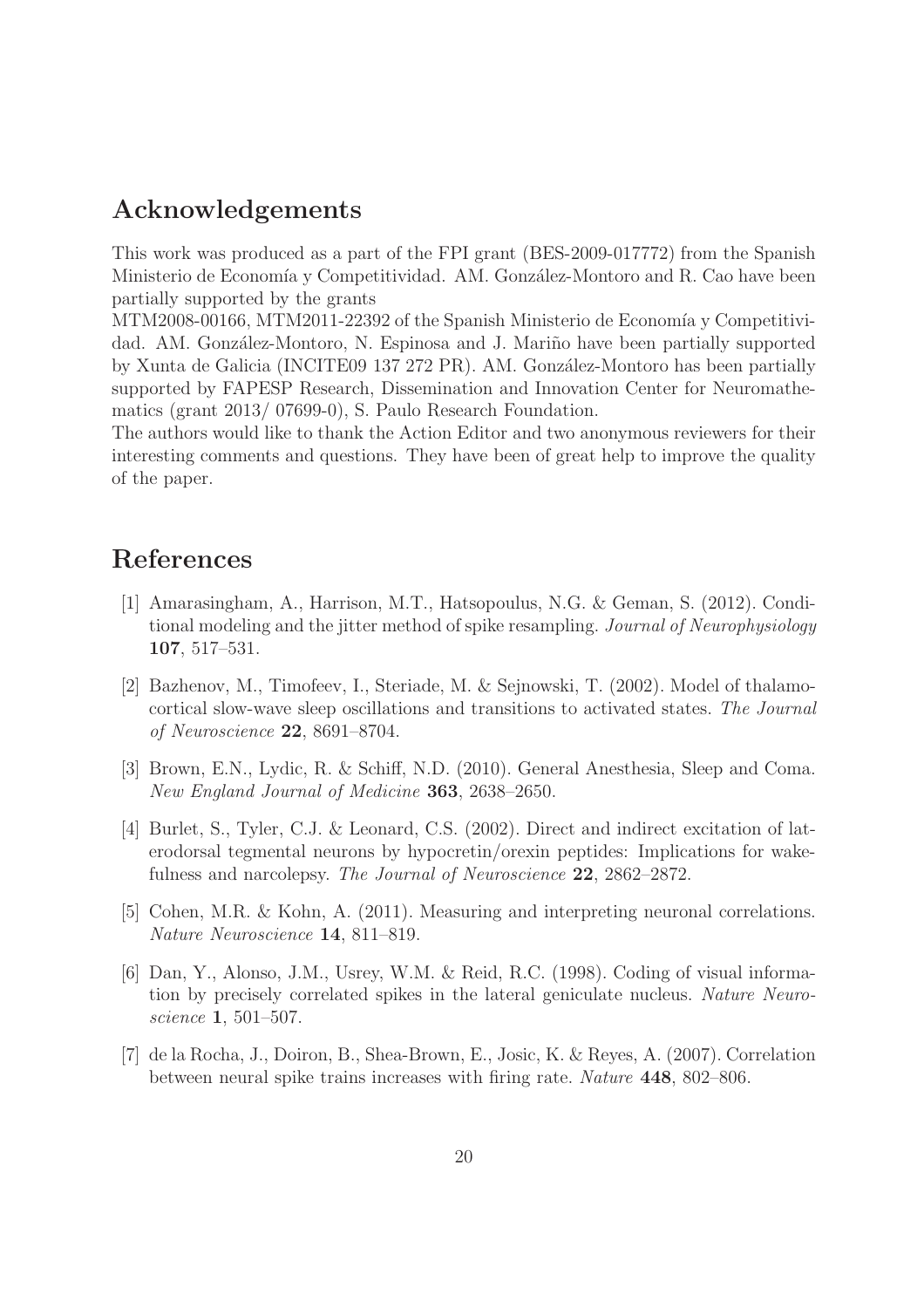- [8] Faes C., Geys H., Molenberghs G., Aerts M., Cadarso-Suárez C., Acuña C. & Cano M. (2008). A flexible method to measure synchrony in neuronal firing. Journal of the American Statistical Association, 103, 149–161.
- [9] González-Montoro, A.M., Cao, R., Faes, C., Molenberghs, G., Espinosa, N., Cudeiro, J. & Mariño, J. (2014). Cross nearest-spike interval based method to measure synchrony dynamics. Mathematical Biosciences and Engineering, 11, 27–48. doi:10.3934/mbe.2014.11.27.
- [10] Grün, S. (1996). Unitary Joint-Events in Multiple-Neuron Spiking Activity: Detection, Significance, and Interpretation. Reihe Physik, Band 60. Verlag Harri Deutsch.
- [11] Grün, S. (2009). Data-driven significance estimation for precise spike correlation. Journal of Neurophysiology, 101, 1126–1140.
- [12] Grün, S., Diesmann, M. & Aertsen, A. (2002a). Unitary Events in Multiple Single-Neuron Spiking Activity: I. Detection and Significance. Neural Computation 14, 43–80.
- [13] Grün, S., Diesmann, M. & Aertsen, A. (2002b). Unitary Events in Multiple Single-Neuron Spiking Activity: II. Nonstationary Data. Neural Computation 14, 81–119.
- [14] Harrison, M.T., Amarasingham, A. & Kass, R.E. (2013) Statistical identification of synchronous spiking. In: Spike Timing: Mechanisms and Function, Eds: P. Di Lorenzo and J. Victor. Taylor and Francis, 77–120.
- [15] Hu, B., Steriade, M. & Deschênes, M. (1989). The effects of brainstem peribrachial stimulation on perigeniculate neurons: the blockage of spindle waves. Neuroscience 31, 1–12.
- [16] Kass, R.E., Ventura, V. & Brown, E.N. (2005). Statistical Issues in the Analysis of Neuronal Data. Journal of Neurophysiology 94, 8–25.
- [17] Mariño, J. & Cudeiro, J. (2003). Nitric Oxide-Mediated Cortical Activation: A Diffuse Wake-Up System. The Journal of Neuroscience 23, 4299–4307.
- [18] Nadaraya, E.A. (1964). Remarks on nonparametric for density functions and regression functions. Theory of Probability and its Applications 15, 134–137.
- [19] Quian Quiroga, R., Kreuz, T. & Grassberg, P. (2002). Event synchronization: A simple and fast method to measure synchronicity and time delay patterns. Physical Review 66, 041904.
- [20] Politis, D.N. & Romano, J.P. (1994). The Stationary Bootstrap. Journal of the American Statistical Association 89, 1303–1313.